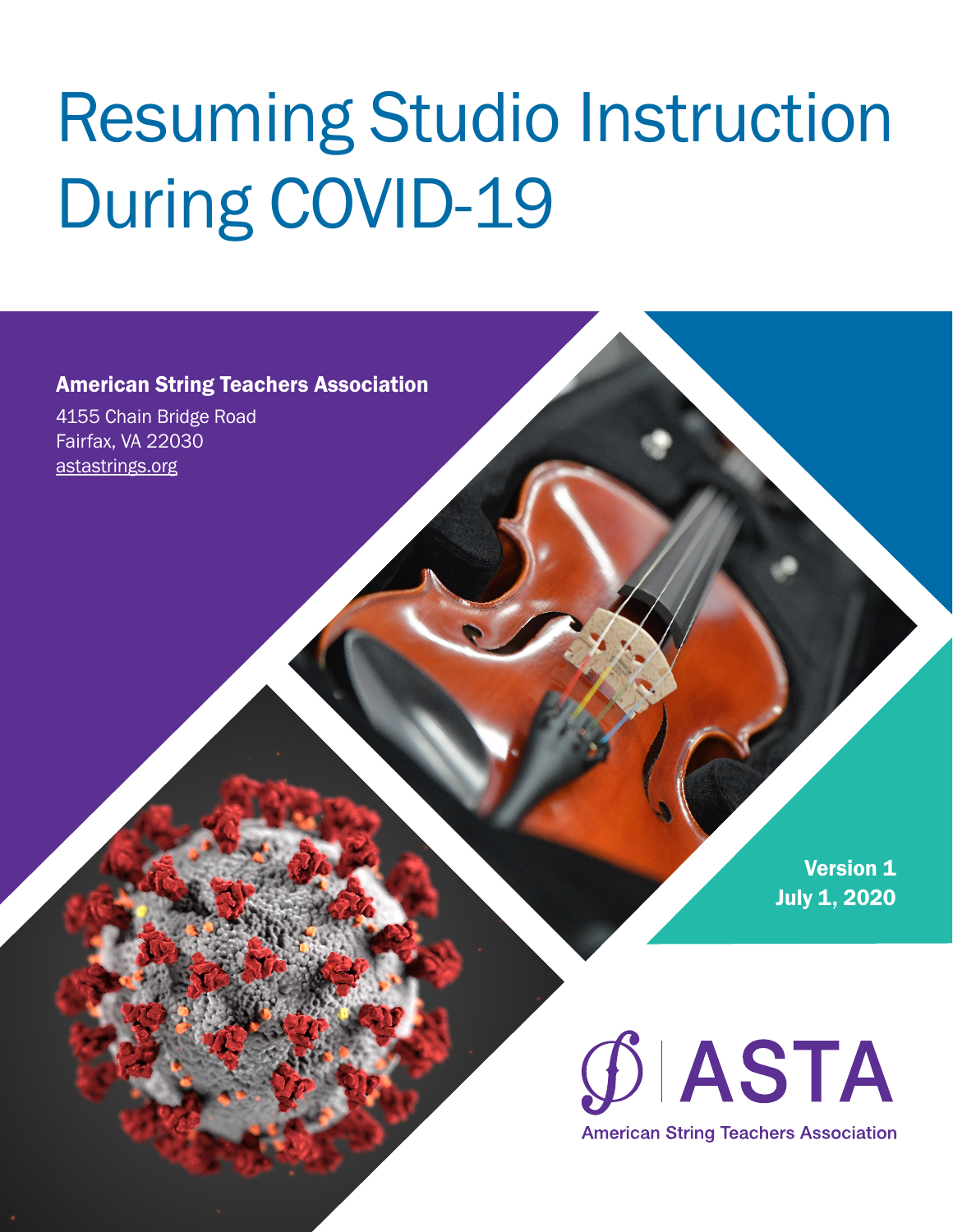

## TABLE OF **CONTENTS**

## [TASKFORCE MEMBERS](#page-2-0) • 3

## [INTRODUCTION](#page-3-0) • 4

ONGOING COLLABORATIONS • 4

## [PLANNING AND PREPARATION](#page-4-0) • 5

### [IN-PERSON INSTRUCTION](#page-5-0) • 6

SAFETY CONSIDERATIONS • 6 [POSSIBLE MATERIALS NEEDED](#page-7-0) • 8

## [VIRTUAL INSTRUCTION](#page-8-0) • 9

STUDENT SAFETY • 9 LOGISTICAL CONSIDERATIONS • 9 [ONLINE EQUIPMENT RECOMMENDATIONS](#page-10-0) • 11

### [HYBRID INSTRUCTION](#page-11-0) • 12

## GENERAL INFORMATION [\(ALL DELIVERY METHODS\)](#page-12-0) • 13

PERFORMANCES • 13 [WELLNESS CONSIDERATIONS](#page-13-0) • 14 [STUDENT ENGAGEMENT](#page-14-0) • 15

### [REFERENCES](#page-15-0) • 16

© 2020 American String Teachers Association

DISCLAIMER: This document is meant to offer general suggestions to help you in the studio. Always follow local, state, and federal laws and guidelines.

Cover COVID-19 image: © Centers for Disease Control and Prevention (CDC)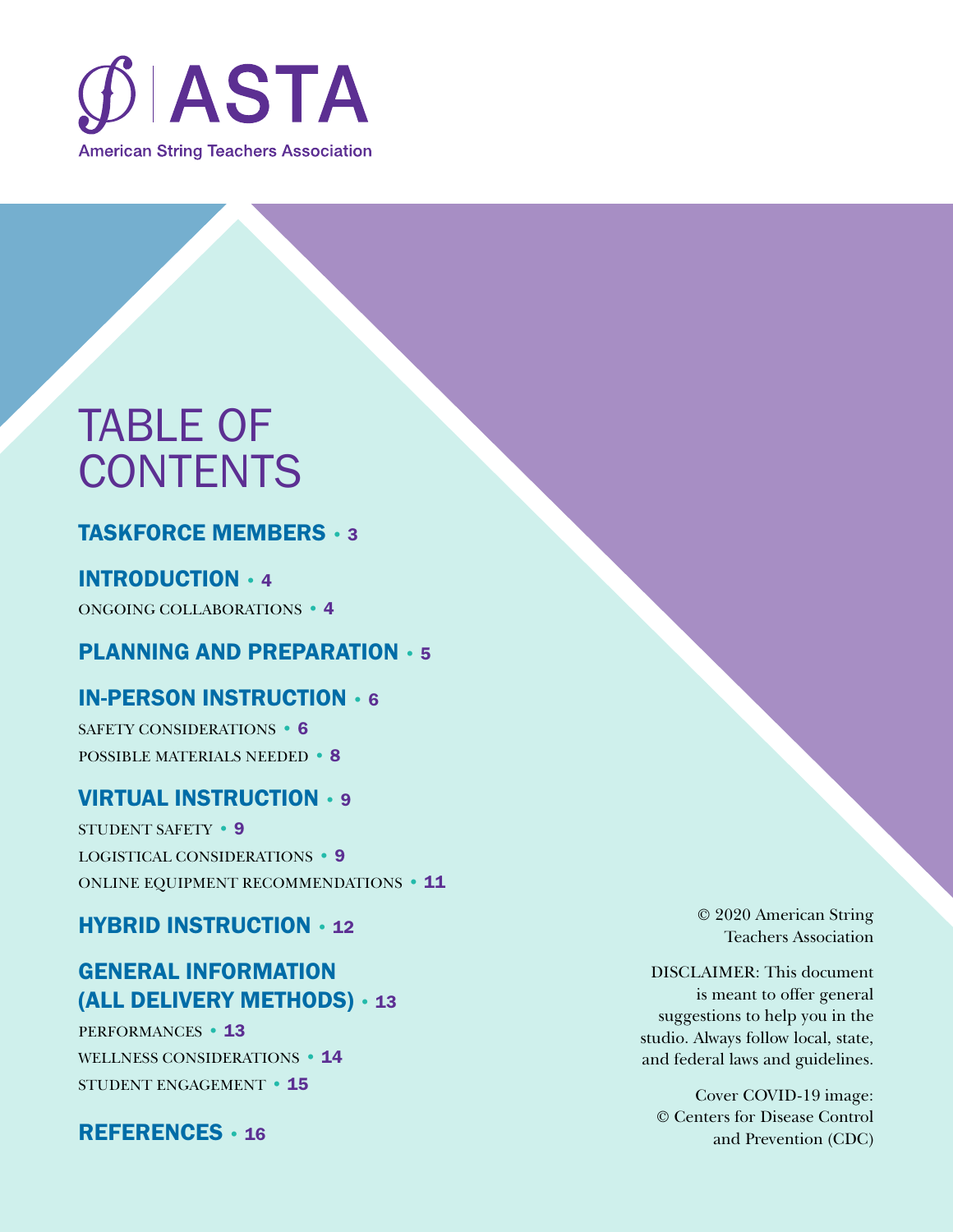## <span id="page-2-0"></span>TASKFORCE MEMBERS

*Rebecca MacLeod, Chair* University of North Carolina Greensboro

*Kenny Baker* McQueen High School

*Stephen Benham* Duquesne University

*Brian Coatney* Wylie Independent School District

*Emily Hanna Crane* Austin Peay State University

*Frank Diaz* Jacobs School of Music, Indiana University

*David Eccles* The Lovett School

*Creston Herron* Klein High School

*Michael Hopkins* University of Michigan

#### *Brian Kellum*

University of Illinois at Urbana-Champaign, doctoral candidate

*Scott Laird* North Carolina School of Science and Mathematics

*Kirk Moss* University of Northwestern – St. Paul

*Denese Odegaard* Past President, NAfME

*James Palmer* Allatoona High School

*Erica Shirts* Duke University String School at Duke University

*Laura Talbott Clark* Greenwood School of Music, Oklahoma State University

*Mary Wagner* James Madison University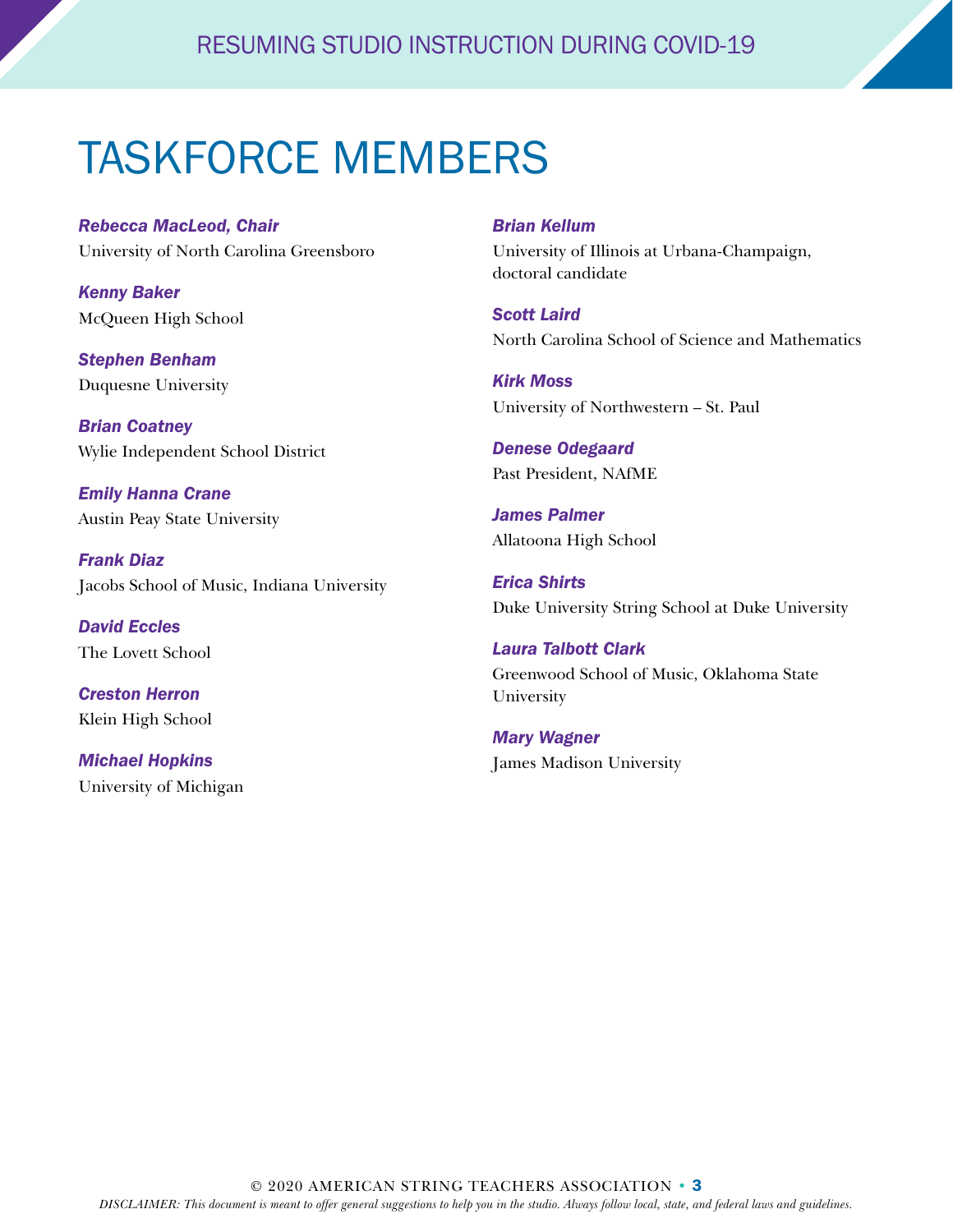## <span id="page-3-0"></span>INTRODUCTION

The American String Teachers Association convened the ASTA COVID-19 Task Force on May 21, 2020, to create a planning resource for string teachers as they prepare to resume string instruction in classrooms and studios in the fall. The following document contains suggestions for private studio teaching (or applied instruction) during the COVID-19 pandemic.

The impact of COVID-19 varies by state and community, so planning must take place within the guidelines determined by state and local officials. ASTA does not claim medical, legal, or scientific expertise; rather, we have summarized the current research available to assist teachers' planning efforts for fall. Research is ongoing and our understanding of the current situation will continue to evolve. This resource is a living document and will continue to be updated by ASTA. Student and teacher safety should remain a priority, and we highly encourage teachers to stay informed and follow Centers for Disease Control and Prevention (CDC), federal, state, and local guidelines for health and safety.

## ONGOING COLLABORATIONS

ASTA is committed to working with other arts organizations as we navigate our new reality. To that end, ASTA has partnered with a number of music organizations.

### *Arts Education Is Essential*

ASTA was among 53 arts organizations to support and sign the joint [Arts Education Is Essential](https://www.astastrings.org/Web/Resources/Advocacy/Arts_Education_Is_Essential.aspx) statement in May 2020. The statement endorses arts education as an important subject to be included in every child's education. The opening statement reads: "It is imperative that all students have access to an equitable delivery of arts education that includes dance, media arts, music, theatre, and

visual arts that supports their educational, social, and emotional well-being, taught by certified professional arts educators in partnership with community arts providers." ASTA affirms that:

- Arts education supports the social and emotional well-being of students, whether through distance learning or in person.
- Arts education nurtures the creation of a welcoming school environment where students can express themselves in a safe and positive way.
- Arts education is part of a well-rounded education for all students as understood and supported by federal and state policymakers.

### *International Coalition of Performing Arts Organizations Commission COVID-19 Research*

ASTA has joined with over 100 arts organizations in support of ongoing research to investigate aerosol rates produced by wind instrumentalists and vocalists. This [commissioned COVID-19](https://www.nfhs.org/articles/unprecedented-international-coalition-led-by-performing-arts-organizations-to-commission-covid-19-study/)  [study](https://www.nfhs.org/articles/unprecedented-international-coalition-led-by-performing-arts-organizations-to-commission-covid-19-study/) is being led by Dr. Shelly Miller, Professor of Mechanical Engineering and faculty in Environmental Engineering at the University of Colorado Boulder. Dr. Miller is an expert on indoor environmental air quality including airborne infectious disease transmission and control, as well as air cleaning technologies. This report, along with others, will help inform our ability to reduce risk in collaborative rehearsal environments that include wind players and vocalists.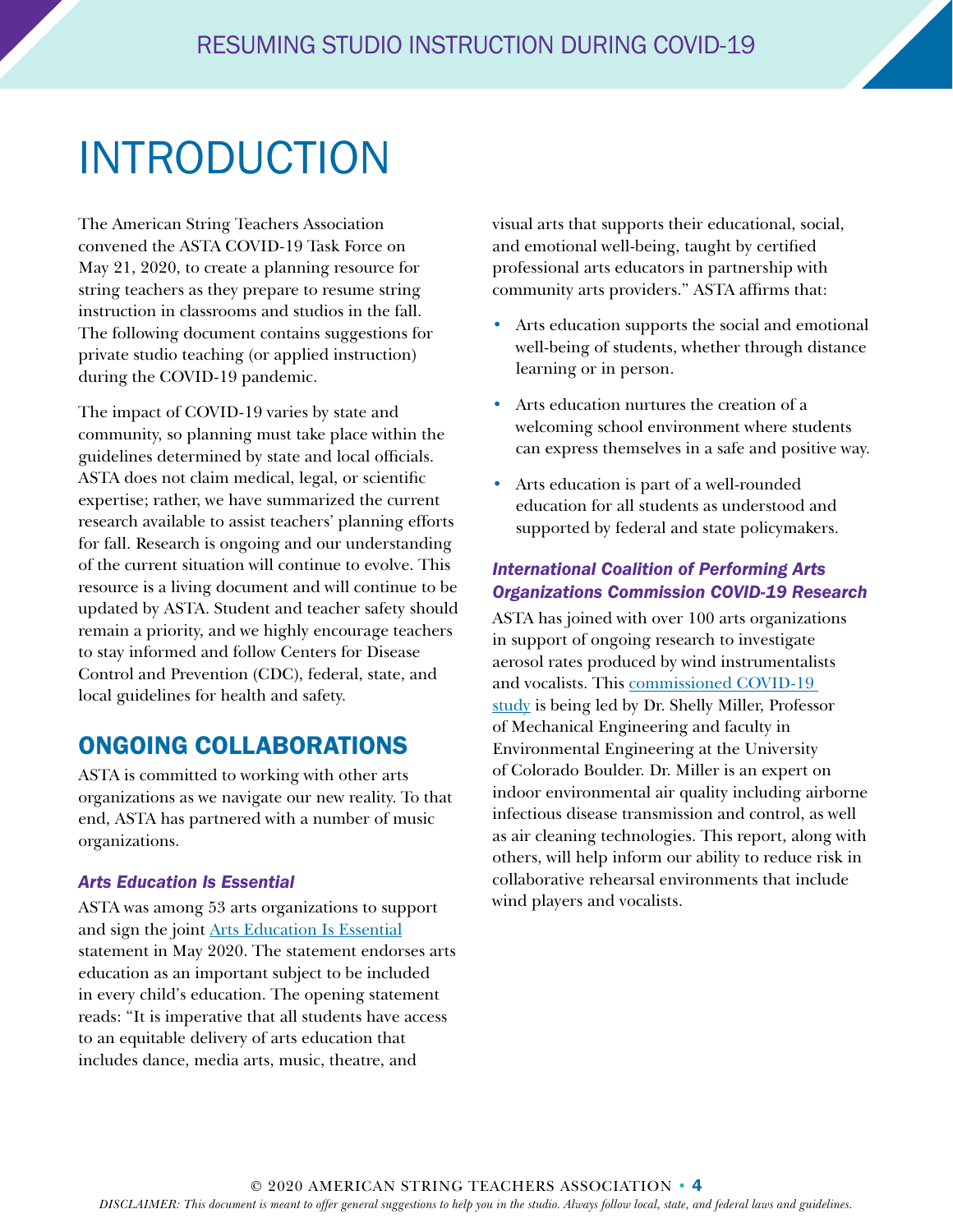## <span id="page-4-0"></span>PLANNING AND PREPARATION

#### *Determine lesson delivery*

When determining your preferred method of lesson delivery, consider the following:

- Is it possible to maintain a 6-foot social distance while teaching?
	- Examine the room used for teaching, measure spacing, and mark area with tape or signage.
	- Consider teaching outside.
	- Providing extra protection with the use of an acrylic partition is an additional precautionary measure that may help.
- Does the studio space have access to fresh air to adequately ventilate the space each hour (windows/doors open) and/or is there an HVAC system control?
	- Locate the air supply vents and return air vents, as well as noting the direction of the air flow. When possible, arrange students perpendicular to the air flow in the room. For example, if the air flow supply-to-return flows north to south, arrange students in an east to west formation (Feng et al. 2020).
- Do students have access to the technology required to benefit from online instruction?
- Is there support at home to help students manage online instruction?
	- If not, create a mode of delivery that will facilitate student involvement and keep them engaged.
- Is it possible to meet a range of delivery needs depending on each students' unique health and socio-economic requirements and the teacher's own level of acceptable personal risk?
- Are you an employee of a music school or business?

- Approach your administrators now about clarifying safety policies and procedures, as well as identifying materials needed to support health regulations and effective teaching.

#### *Communicate*

Establish a clear and consistent line of communication with students/guardians, whether through email or your website.

- Provide regularly scheduled updates.
- Consider having students/guardians sign a responsibility agreement, detailing disinfecting procedures (if applicable) and self-screening requirements to attend lessons.
- Review lesson attendance requirements and cancellation arrangements. Consider alterations to support student health and to be responsive to challenges faced by families.
- If using a hybrid mode of instruction, find ways to ensure that students stay up to date with scheduling, delivery modes, and assignments. Investigate using online shared documents and calendars, as well as weekly announcements, to facilitate communication.
- Create a document that outlines all policies and procedures for lessons during this time and distribute to students/guardians.

#### *Equity and access must receive consideration*

The disruption created by COVID-19 has brought to the surface additional issues related to equity and access. Be mindful of the resources available to *all of your students*. Some students may lack access to technology, internet, or an instrument; other students may be immunocompromised. There are many factors to consider so that students' needs are met. Increased *two-way communication* between teachers, students, and families is essential to maintaining engagement as teachers navigate face-to-face, online, and hybrid instruction.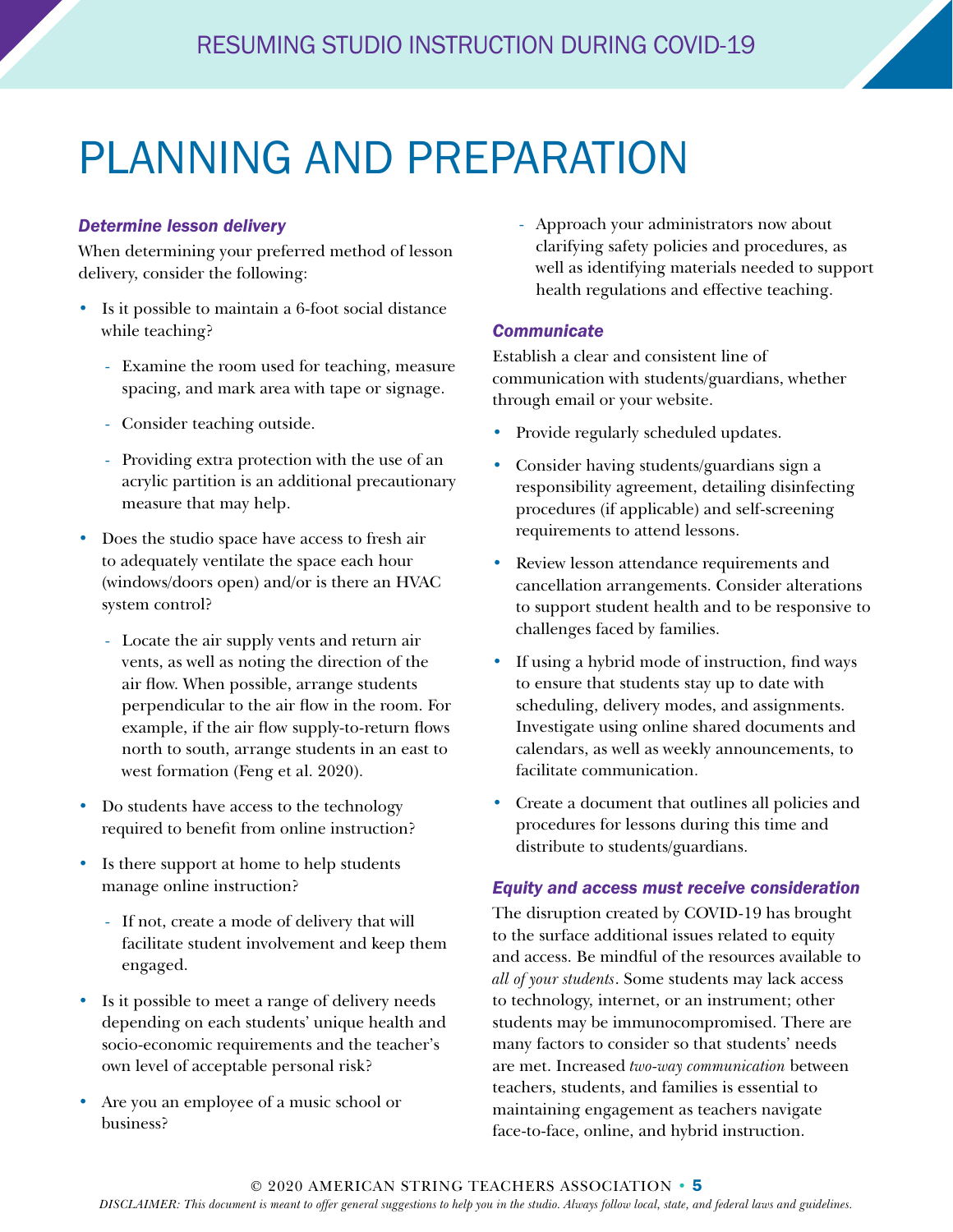## <span id="page-5-0"></span>IN-PERSON INSTRUCTION

## SAFETY CONSIDERATIONS

Before returning to in-person lessons, outline the disinfecting and safety precautions for the studio that will be implemented and communicate these guidelines with students/guardians. Check CDC, federal, state, and local guidelines for small businesses.

- Consider wearing a mask and/or face shield and require masks for student(s) and guardian(s) (Texas A & M University 2020).
- Students should use hand sanitizer or wash their hands with soap and water prior to and after the lesson.
- Instruct students/guardians about how to safely clean their instruments and encourage them to do so prior to lessons. Refer to the [Instrument](https://www.astastrings.org/Web/Resources/Instrument_Cleaning_Tips.aspx)  [Cleaning Tips](https://www.astastrings.org/Web/Resources/Instrument_Cleaning_Tips.aspx) on the ASTA website for up-todate information about instrument cleaning during COVID-19.
- Consider using health-screening forms as a way to reduce risk for students and teachers.
	- Health-screening forms may be presented to students online as a fillable form the same day as their lesson, prior to their arrival at the studio.
	- Ask if the student has experienced any of the symptoms of COVID-19 in the past 14 days and if they have been in contact with anyone diagnosed with COVID-19.
	- Ask guardians to certify that the student does not have a fever.
	- Teachers may consider screening students' temperature upon arrival at the lesson. For health privacy reasons, be sure to refer to the [CDC guidelines for small businesses.](https://www.cdc.gov/coronavirus/2019-ncov/community/guidance-small-business.html)
- Minimize materials students bring into the teaching space.
	- Designate a single space where students will leave their personal items during the lesson to simplify the disinfection process between lessons.
	- Consider having students bring their own music stand.
- Encourage students to record lessons.
	- Teachers might not be able to mark in the student's music due to the social distancing requirement; recording the lesson ensures that nothing is missed and allows student to review the lesson throughout the week.

**Please note:** It is encouraged that studio classes/ group lessons should move online if a large enough space to maintain social distancing requirements is not available. Remember to review [CDC,](https://www.cdc.gov/coronavirus/2019-ncov/community/large-events/considerations-for-events-gatherings.html) state, and local guidelines on gatherings to ensure alignment with local requirements.

- If using a larger space, consider how students will enter and exit to avoid close contact.
- Chamber music ensembles can be reduced to smaller ensembles based on available space and/or use a hybrid rehearsal/coaching method (BSQ 2020).

**For shared instructional space:** If you are teaching private lessons at a public school or other public space, consult with program/building administrators to ensure that you are in compliance with all COVID-related safety regulations and schedule alterations.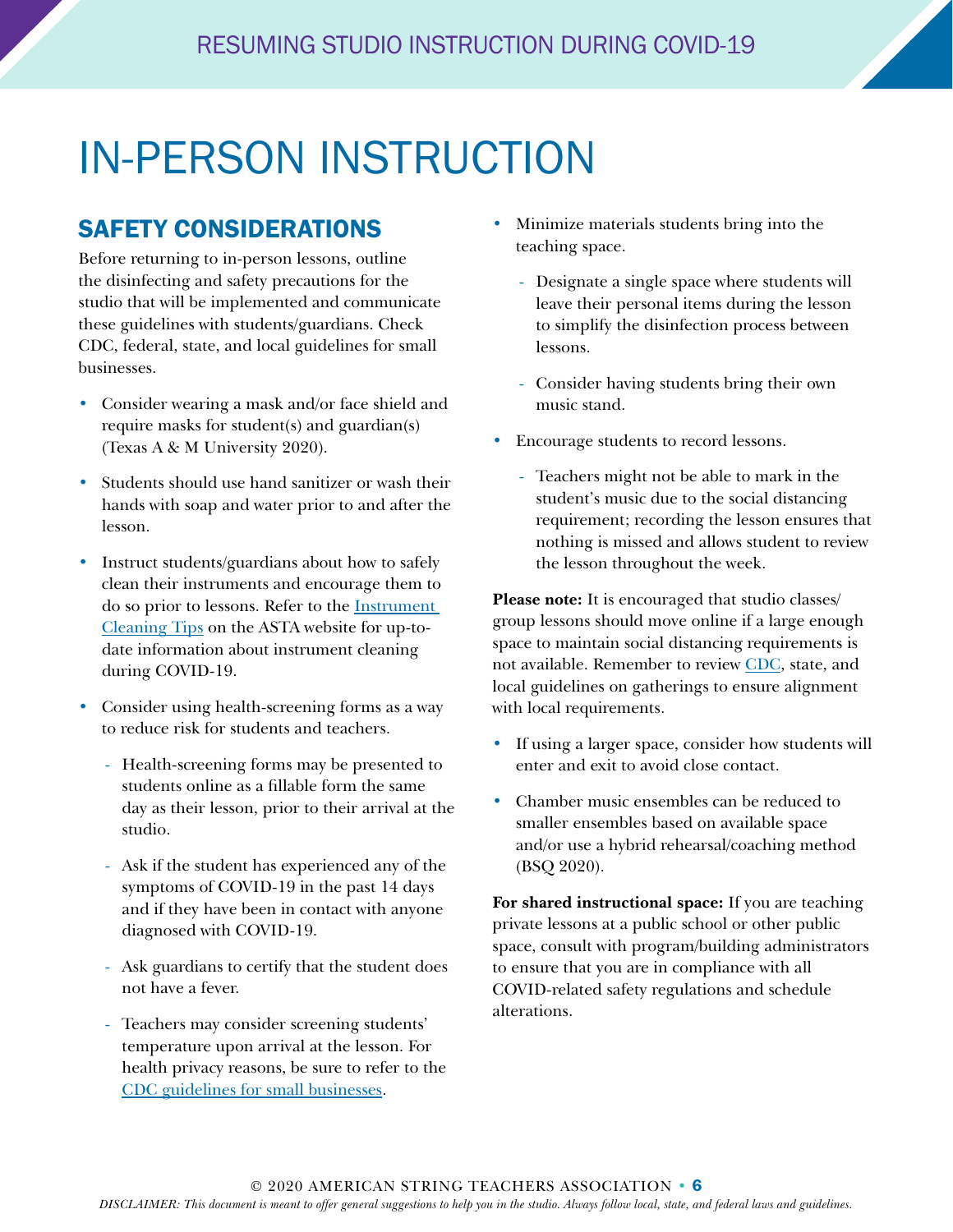• If there is shared teaching space with others, start a conversation now to clarify safety procedures and scheduling arrangements and to identify required materials.

#### *Teaching space*

Set a schedule for disinfecting the teaching space and any area that students/guardians might have contacted (CDC 2020). Check CDC guidelines for disinfection requirements.

- Add a window of time between lessons to disinfect and to reduce the number of people coming into contact with each other.
- Use EPA-approved cleaning products (EPA 2020).
- Disinfect music stands, doorknobs, tables, chairs and any other high-touch surfaces in the teaching space between lessons. The American Academy of Pediatrics recommends the elimination of high-touch surfaces over frequent cleaning. If it is not possible to leave classroom doors open, plan to disinfect doors and handles regularly (AAP 2020).
- If using a piano, include it in your disinfecting routine (Cheng 2020).
- Ventilate the room during the time between lessons by opening windows and doors, if they are not already open (Allen 2020).

#### *Waiting areas*

Examine your waiting areas: position chairs to ensure adequate social distancing.

Remove all extraneous items from the waiting room that might be difficult to disinfect regularly, such as toys and magazines (Gilligan 2020).

- Consider eliminating waiting areas.
	- Develop a system to notify students when you are ready for them to enter the teaching space, for example, via text or prior arrangement.
	- Encourage guardians to wait in the car for their students during lessons.
	- In considering whether siblings can attend lessons, examine the teaching space to evaluate if it is large enough for distancing to be maintained throughout the lesson and if the sibling is old enough to comply with your safety requirements. If you institute a health screening policy, the health status of anyone attending the lesson with the student should be included.

#### *Shared items*

• Eliminate shared items between students/ guardians and yourself. These include pencils, rosin, metronome, tuner, sheet music, etc.

#### *Consider alternative schedules*

- For students who take hour-long lessons, consider meeting for 30 minutes twice a week to reduce the length of time in contact.
- Consider a hybrid approach, keeping groups of students consistent in their membership. Alternate between seeing groups of students in person versus online.
- Keep your schedule consistent as much as possible so that the same students are using the studio on the same day, each week.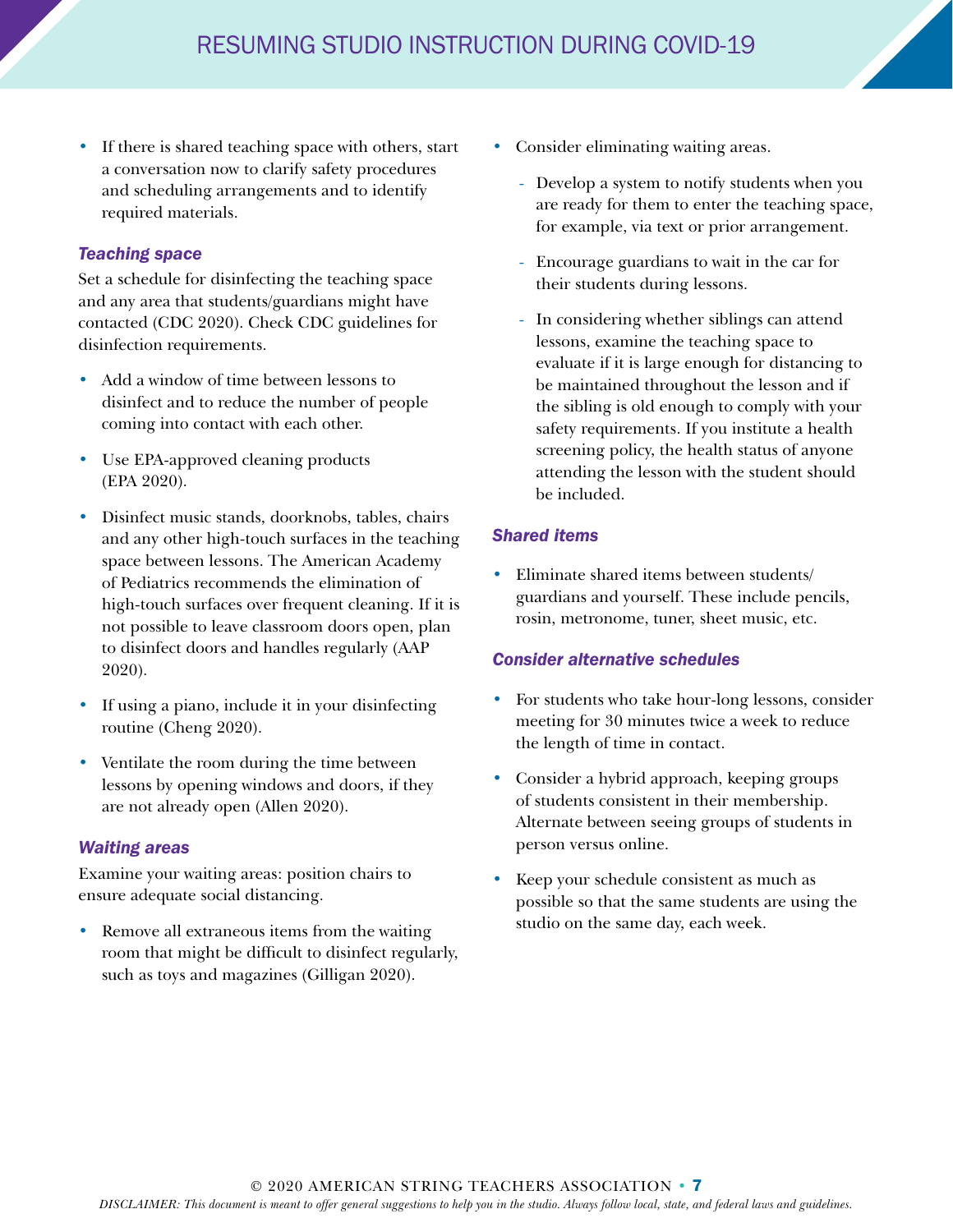## <span id="page-7-0"></span>POSSIBLE MATERIALS NEEDED

- Disinfecting agents
	- Wipes, sprays, instrument-specific cleaning agents (EPA 2020; NAfME 2020)
- Shields/curtains
	- Many shields are available and can be found online.
	- Instructions on how to make a [drum shield](https://ourpastimes.com/how-to-make-a-drum-shield-12160835.html)
- Mask or face shield
	- Have extra single-use masks on hand for students/guardians.
- Thermometer
	- Check CDC and local guidelines to ensure proper administration of any checks.
- Hand sanitizer
- Portable air purifier
- Lapel microphone or voice amplification
	- If speaking to a group in a larger space while wearing a mask, consider using a lapel mic or other means of voice amplification to reduce the need to speak loudly for long periods of time (Patel 2020).
- Signage
	- Denote single entry and exit points, where the student will stand, and where the student will place their case.
	- Mark spaces for students on the floor with tape (5.48-foot square or 6.18-foot wide circle—30 square-foot model).
	- Consider posting reminders about policies and procedures in the waiting room and/or teaching space.
- Music Stands
	- Use your own stand and designate another stand just for the student or encourage students to bring their own.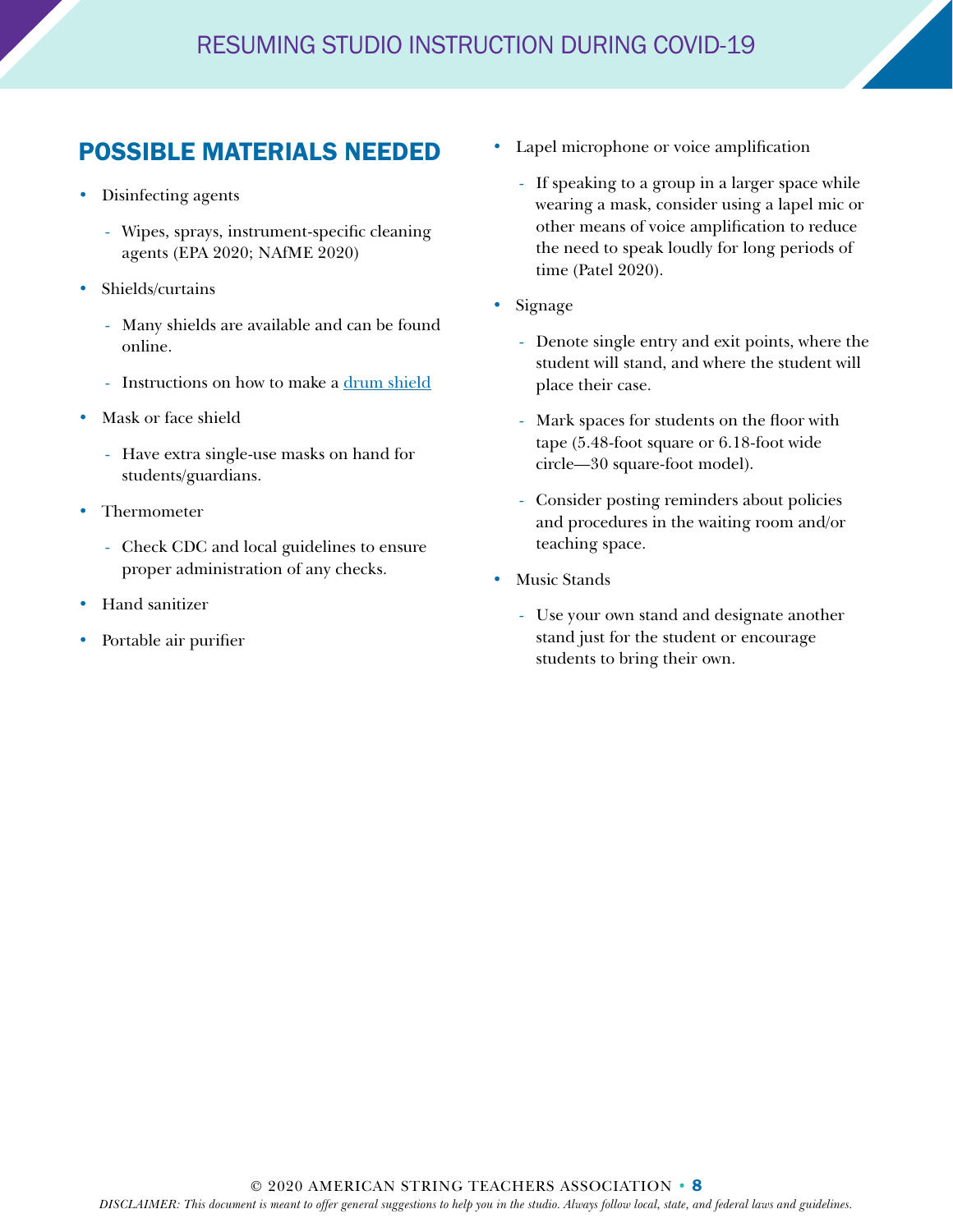## <span id="page-8-0"></span>VIRTUAL INSTRUCTION

## STUDENT SAFETY

Studio teachers should follow all federal, state, and local laws concerning privacy, minors, and online education. Make sure to review studio practices. It is recommended that you consult legal advice to ensure the alignment of the studio with privacy and other laws.

#### *Some considerations include:*

- [Children's Online Privacy Protection Act](https://www.ftc.gov/enforcement/rules/rulemaking-regulatory-reform-proceedings/childrens-online-privacy-protection-rule) (1998) (FTC 2020).
- [Family Educational Rights and Privacy Act](https://www2.ed.gov/policy/gen/guid/fpco/brochures/parents.html) (FERPA).
- Social media
	- Consider consulting legal counsel when creating release forms.
	- Obtain a media release (TpT 2020) from your students' guardians prior to posting any content that identifies or depicts students.
- Recording student lessons: obtain written permission from the guardian and specify the following (ISM 2020):
	- Purpose of the recordings (for the student's education)
	- Storage procedures for the recordings
	- Sharing policies (to be shared only with the student and their guardian(s)
	- Deletion of recordings (schedule, method). Alternately, guardians could record the lesson from their account. If so, discuss guidelines about sharing, storing, and deleting content.
- Professional video conferencing account: Consider setting up a separate account to use only for teaching. Clarify with guardians that you will use the conferencing account with their students only for lessons (ISM 2020).
- Visible teaching space: Ensure that all items visible on-screen during lessons support your professional demeanor and standards.
	- Remove any potentially offensive or highly personal items.
	- Gather all necessary items within reach of your teaching space prior to lessons.
	- Clarify that students must also dress and behave in a professional manner and that a lesson will be terminated if this is violated.
	- Consider requiring students to keep the door of their room open during lessons or have a guardian present.
- Clear expectations and guidelines for guardians: Establish the level of participation you expect from guardians during lessons; include this in any initial communication.

## LOGISTICAL CONSIDERATIONS

#### *How to connect*

Create a document that details preferred video conferencing applications, as well as any technical specifications that will be necessary for online instruction.

- Specify how the student should set up their camera and adjust audio settings to maximize clarity during lessons (Heidbreder 2020).
	- Consider scheduling a short meeting prior to the first lesson to ensure that the student has the best possible set-up (audio and visual).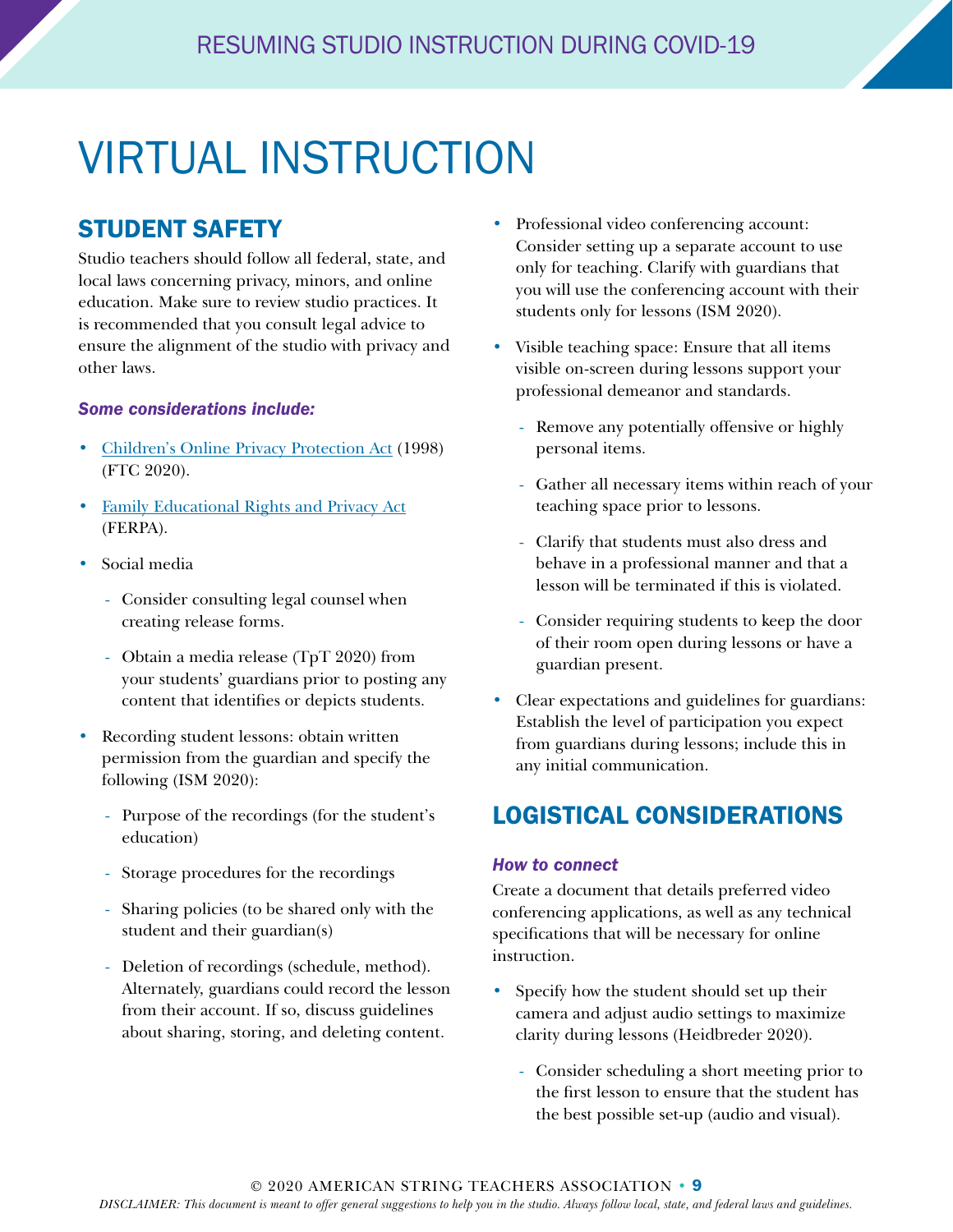- Recommend a camera angle from above violin students, with students standing parallel to the camera. Their entire upper body (including the entire range of motion required to travel from tip to frog), their left hand (in all playing positions), and their contact point on the string must all be visible. Cello and bass students may need to set the camera height lower or farther away to include a view of both left and right hands in all playing positions.
- Suggest that students consider using equipment such as an external USB microphone to increase the quality of sound.
- Encourage students to find a relatively quiet, well-lit location for their online lesson. *Note:* The closer they are to the WIFI router, the better the video/audio quality.
- Make a list of all the materials students should have with them during their lesson, which could include a metronome and tuner.
- Clarify for students/guardians how you will secure the video conferencing "room" during lessons (Shaw 2020).
- Suggest that students/guardians send pictures or a PDF of the music the student will play in their lesson prior to the scheduled lesson time.

#### *Lessons*

Be prepared to shorten your lesson times during online delivery, as many students find focusing for their usual lesson time more difficult when not in person.

- Consider meeting for shorter times, more frequently.
- Consider meeting online for half of the usual lesson time and having students submit videos and/or recordings for review during the week.

• Build time into teaching schedules for breaks to combat online fatigue for instructor(s) (Sklar 2020).

#### *Additional media content suggestions*

Consider creating or referencing additional media content for your students and families to use during the week as reference.

- Send pictures of various elements of string technique (bow hold, bow alignment, left hand position, etc.).
- Create or reference short how-to videos related to practicing, tuning, or any topic that might support the work being done in lessons.
- Investigate using an external camera that might allow for more variety in angles when demonstrating various techniques during lessons or in videos.

#### *Other ways to engage the student*

Employ strategies to foster community and [strengthen engagement \(also see Student](#page-14-0)  Engagement).

- Encourage students to set weekly goals and reflect on their efforts. Create a fillable online form for students to complete each week so you can understand how they are coping during this time.
- Shared online documents can substitute for lesson notebooks and provide a way to communicate during and between lessons.
- Use discussion board or blog applications to keep students connected and collaborating virtually.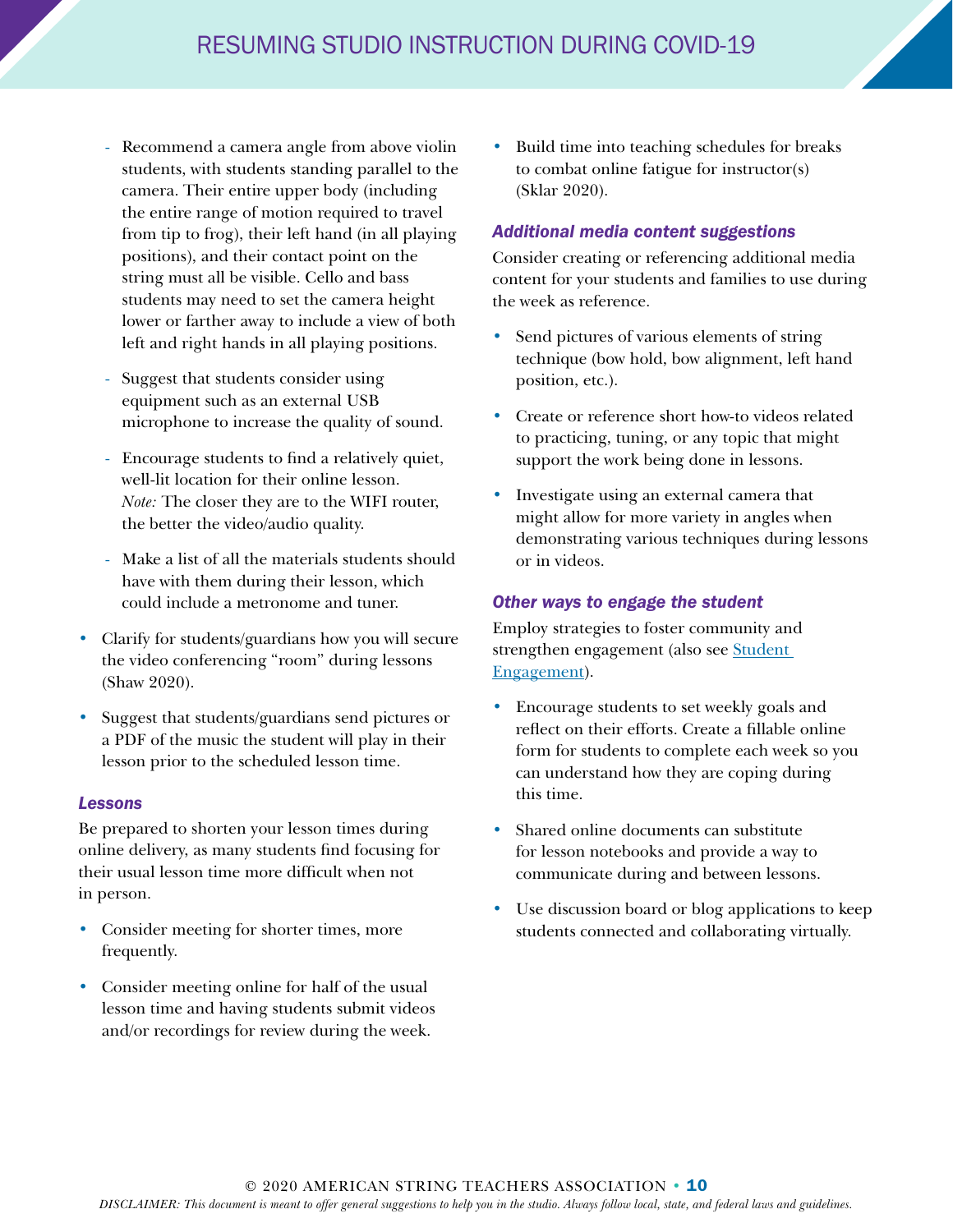### <span id="page-10-0"></span>*Considerations for beginning students online*

- Explain to guardians and students that the process for beginning a string instrument online will require some patience and a bit more time than traditional in-person, hands-on, weekly lessons. The guardian will need to be very involved in the process, so this may be a great time for some and a difficult time for others to start a string instrument.
- Consider raising the beginning age to 6 or 7, as it can be difficult for younger students to interpret what you are doing over a screen.
- Have guardians drop off the instrument so that it can be set up with tapes, pinky houses, sponges, and a comfortable chin rest for violin/viola before guardians take it home.
- Set up a time to teach the guardian how to tune the instrument on their own outside of lesson.
- Require guardians to be present for the entire lesson to help with technical issues and to be your assistant with instrument and body positioning.
- Send videos before the lesson and refer to them during the lesson to help the guardian understand what is being taught in the lesson to repeat with the student at home. Consult existing online resources for support.
- If possible, safe, and permissible by federal, state, and local guidelines, a hybrid approach with some online and some in-person instruction is suggested for a beginning student.

## ONLINE EQUIPMENT RECOMMENDATIONS

A few considerations for virtual instruction materials include:

- External microphone
- Headphones (semi-open)
- Video conferencing application
- Tripod (for phone, if using as main video source)
- External video camera (if not using phone/PC/ MAC or if additional angle is needed)
- PDF editor application (for marking scores)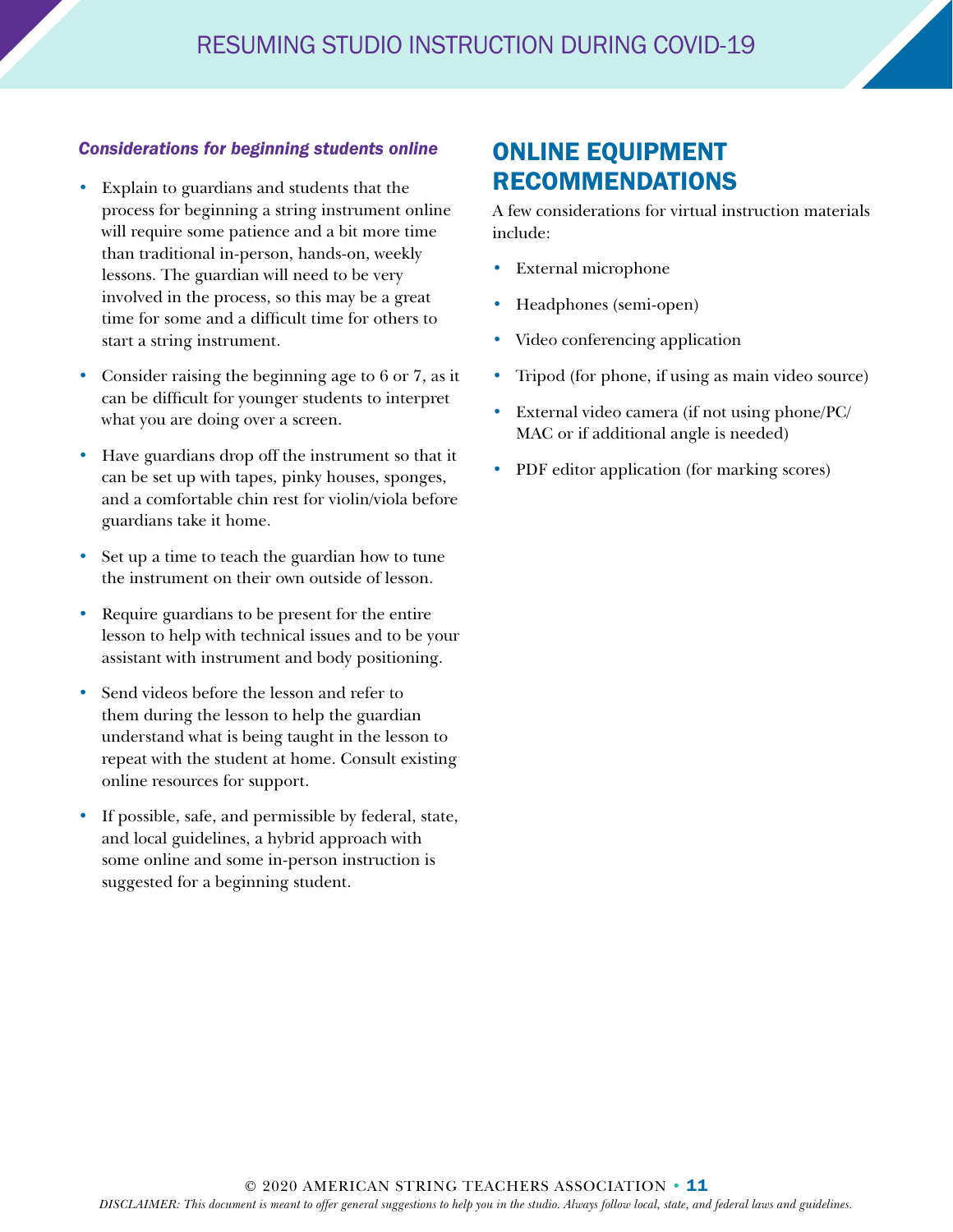## <span id="page-11-0"></span>HYBRID INSTRUCTION

#### *Alternate delivery schedules*

- **50/50:** Students receive a shortened in-person lesson each week to minimize exposure time; the other half of the usual lesson time can be delivered via video conferencing or by providing feedback about uploaded videos.
- **A/B:** Students are divided into two groups (A/B); one week, students in group A receive in-person instruction while students in group B receive online instruction, alternating delivery methods from week to week thereafter.
- **50/Feedback:** Students receive a shortened in-person lesson each week (50 percent of their usual time) and submit a video of their playing for review. Teachers can assign specific material for the video as well as encourage students to ask questions or make comments about their work that week. In response, the teacher can record comments, mark up a PDF of the student's music, submit detailed written comments, and/or have a brief video conference to discuss the recording.
- **Studio classes/Technique classes:** Group instruction can be delivered via video conferencing. Consider assigning solo repertoire or pieces that do not require extensive accompaniment for studio class performances. Consider dividing students into smaller groups to allow students more individualized instruction and opportunities to perform. Depending on the severity of the outbreak in your area and space available, group instruction could use an A/B scheduling approach to incorporate some in-person delivery. Be sure to consider the size of your teaching space if doing any group instruction in person: Review CDC, federal, state and local guidelines including social distancing, mask, ventilation and other requirements.
- **Video submissions:** To supplement lesson instruction, consider having students submit weekly videos for review. Instructors can provide comments via brief videos, through written comments, or by marking directly on PDF scores that can be emailed back to the student.
- **Guest artist studio swaps:** To supplement ongoing instruction with your students, reach out to colleagues to arrange studio class/technique class exchanges, delivered remotely via video conferencing.

### *Considerations for beginning students in a hybrid format*

Any of the guidance provided in the Considerations for beginning students online section of this document could be adapted to a hybrid teaching scenario. A high level of guardian involvement will be necessary, regardless of delivery method.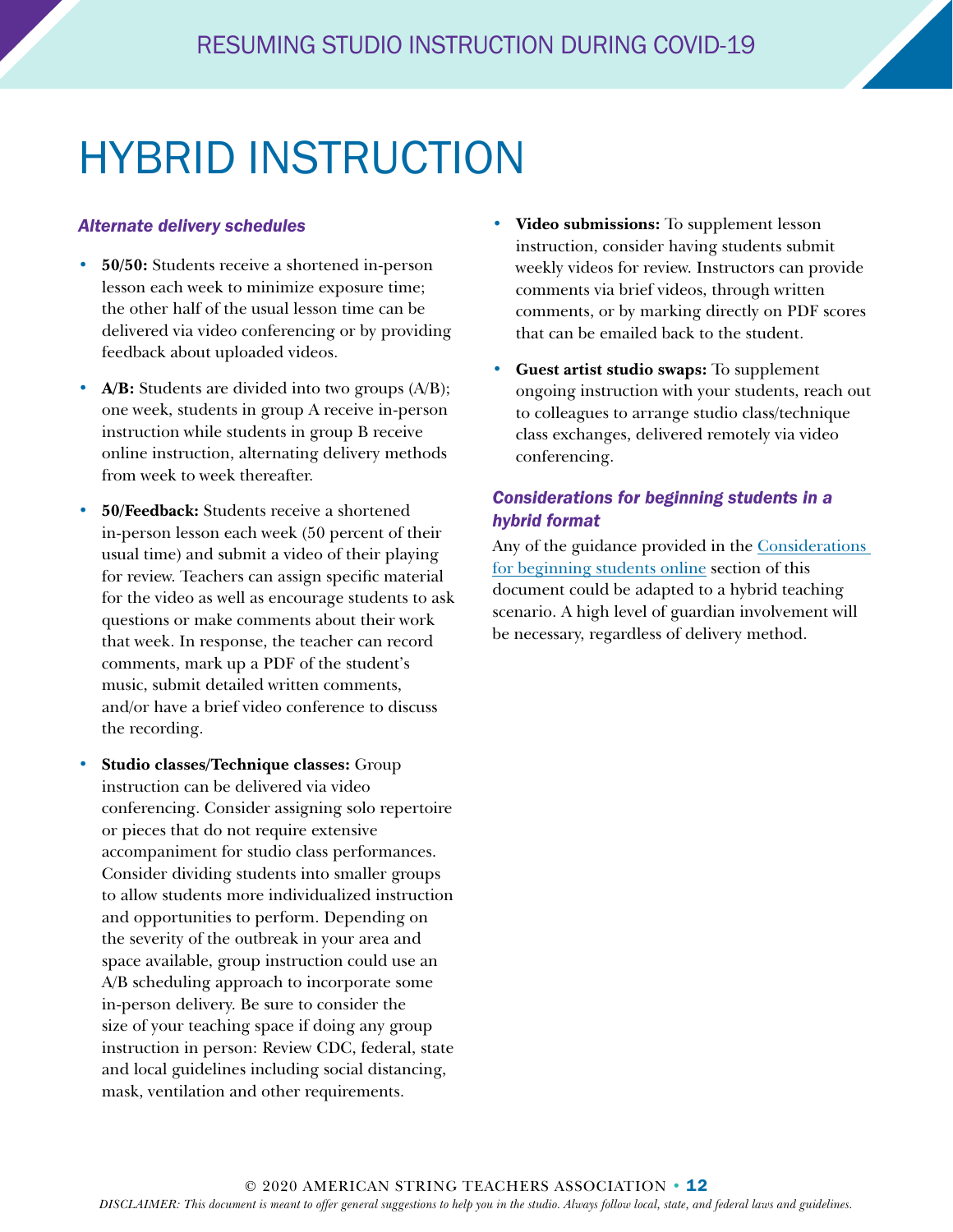## <span id="page-12-0"></span>GENERAL INFORMATION (ALL DELIVERY METHODS)

## PERFORMANCES

Students need periodic performance goals to help keep them motivated and engaged in the artistry of playing their instrument. Consider setting up regular opportunities for them to practice performing, to experience playing for a community, to aim for completion of repertoire, and to receive constructive feedback. If possible, involve the students in setting their goals, selecting their repertoire, and choosing their performance format. Empowering students to develop a sense of autonomy will help foster intrinsic motivation (Ryan and Deci 2000).

#### *Suggested repertoire considerations*

Explore repertoire that does not need accompaniment or that can stand alone without sacrificing artistic content. Show pieces and some concerti may work better than duo sonatas if using an accompaniment is not possible.

Consider using available accompaniment applications or recordings. Alternately, pianists can record their part for student use, but they should plan on including a lead-in counting cue and/ or arranging the score to facilitate ensemble (for example, adding chords in rests or using a click track). Pieces with less rubato will work more easily in this format.

If students are able to rehearse in person with a pianist, consider selecting literature that does not require excessive amounts of rehearsal.

### *Performance formats (depending on regional policies)*

• **Live:** reduce the number of audience members and adhere to all CDC guidelines, and federal, state, and local requirements regarding safety and social distancing.

- **Recorded:** use pre-recorded accompaniment; student performs solo or with an accompanist who agrees to in-person collaboration; share performances via audio/video file or upload to online video sharing website. Ensure adherence to all privacy requirements.
- **Video streaming:** use pre-recorded accompaniment; student performs solo or with an accompanist who agrees to in-person collaboration; share performances live via video conferencing or social media application. Ensure adherence to all privacy requirements.
- **Hybrid:** reduce the number of in-person audience members while streaming or recording the performance.

### *Ideas for assessments*

Students can create video portfolios in lieu of live assessments. To mimic a live performance, students can be instructed to perform all works in a single take. Alternately, students can assemble a portfolio of their best takes that might be of use for future applications or auditions. If students have access to supportive technology (external microphone) and adequate WIFI, live streaming is a possible substitute for an in-person performance.

Consider enrolling your students in an established certification program, such as the [ASTA Certificate](https://www.astastrings.org/Web/Resources/ASTACAP/ASTA_CAP.aspx)  [Advancement Program](https://www.astastrings.org/Web/Resources/ASTACAP/ASTA_CAP.aspx). Additionally, look for opportunities to submit recordings for evaluation or competition consideration for programs that might have moved online for the duration of the pandemic. Local and regional music organizations and schools might offer remote iterations of their annual solo and ensemble competitions, or opportunities for students to be evaluated.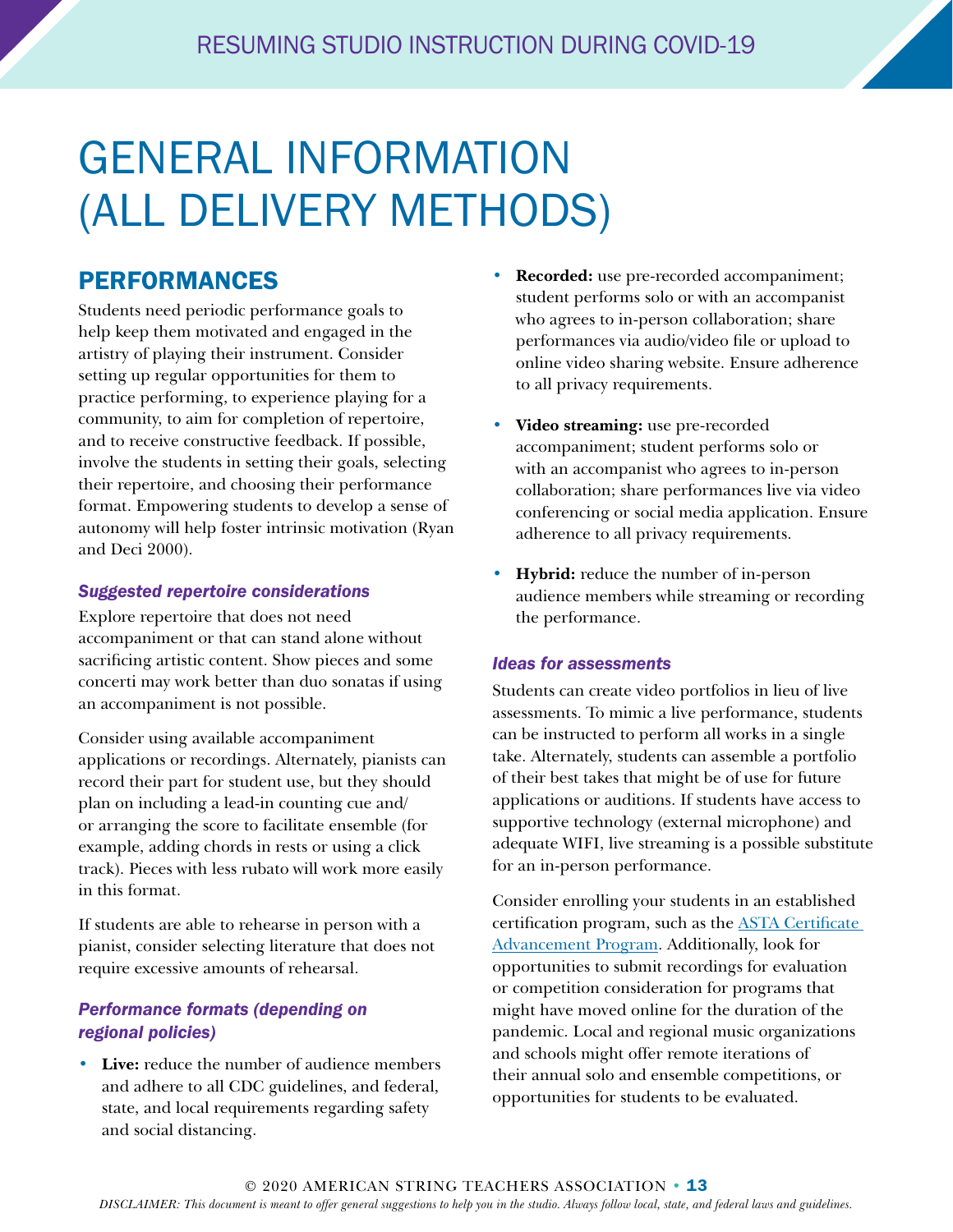## <span id="page-13-0"></span>WELLNESS CONSIDERATIONS

Teaching in any of the aforementioned formats may be taxing on the teacher. Challenges range from keeping track of a varied schedule, to teaching online instead of in person and the subsequent reduced human interaction, to experiencing the physical and emotional toll of wearing a mask for extended periods of time. In-person teaching still requires social distancing and limits the "hands-on" approach that so many teachers use in lessons. Teachers will need to change the way they communicate with guardians and students in order to address alternative assignments, technology, and independent learning. These adjustments could pose challenges to a teacher's established teaching style. In order to sustain optimal health and resilience, please consider ways to support your general wellness.

#### *Recommendations*

Build time into your schedule to reset physically and mentally between lessons, especially if teaching online.

- Spend time outside or find a way to have fresh air and sunlight in your teaching space.
- Vary your position: stand to teach or use your breaks between lessons to move and/or stretch.
- Keep hydrated.
- Time between in-person lessons will be used for disinfecting. According to the American Academy of Pediatrics, "Children should not be present when disinfectants are in use and should not participate in disinfecting activities. Most of these products are not safe for use by children, whose 'hand-to-mouth' behaviors and frequent touching of their face and eyes put them at higher risk for toxic exposures" (AAP 2020).
- Resist using the time between lessons to multitask. Try to step away from all screens for a brief break, if possible.

Aim for optimal ergonomics in your computer set-up, if teaching online (UHS 2020).

- Choose a supportive chair.
- Be sure that the height of your monitor aligns with your natural line of sight.
- If you are using other paper materials (scores, books) while teaching online, try to align them with your line of sight, perhaps placing them on a music stand to the side of your computer.
- Sit at arm's length to your computer screen.
- Be aware of your body alignment while working.
- For every 20 minutes you look at your computer screen, try to look at a distant object (20 feet away) for 20 seconds to reduce eye strain (Cleveland Clinic 2020).

Define clear boundaries in your schedule between work and personal time.

- If possible, use a separate space designated only for work.
- Find ways to minimize screen time when not working.
- Communicate with students (and colleagues) when you are available to answer emails and when they might expect a delayed response.
- Set "office hours" if teaching online.
- Build in transition time at the start and end of your workday.

#### Give yourself a break.

- All of this is new territory, from using new technology to altering your teaching style. Realize that you are not alone in this discomfort and it is okay to feel this way. Check in with yourself throughout your day. How are you feeling and what do you need? Who could you ask for help or support? Spending time taking care of yourself helps build your resilience and deepens your connection to others (Neff and McGehee 2010).
- Examine your expectations during this time. Do they align with your priorities?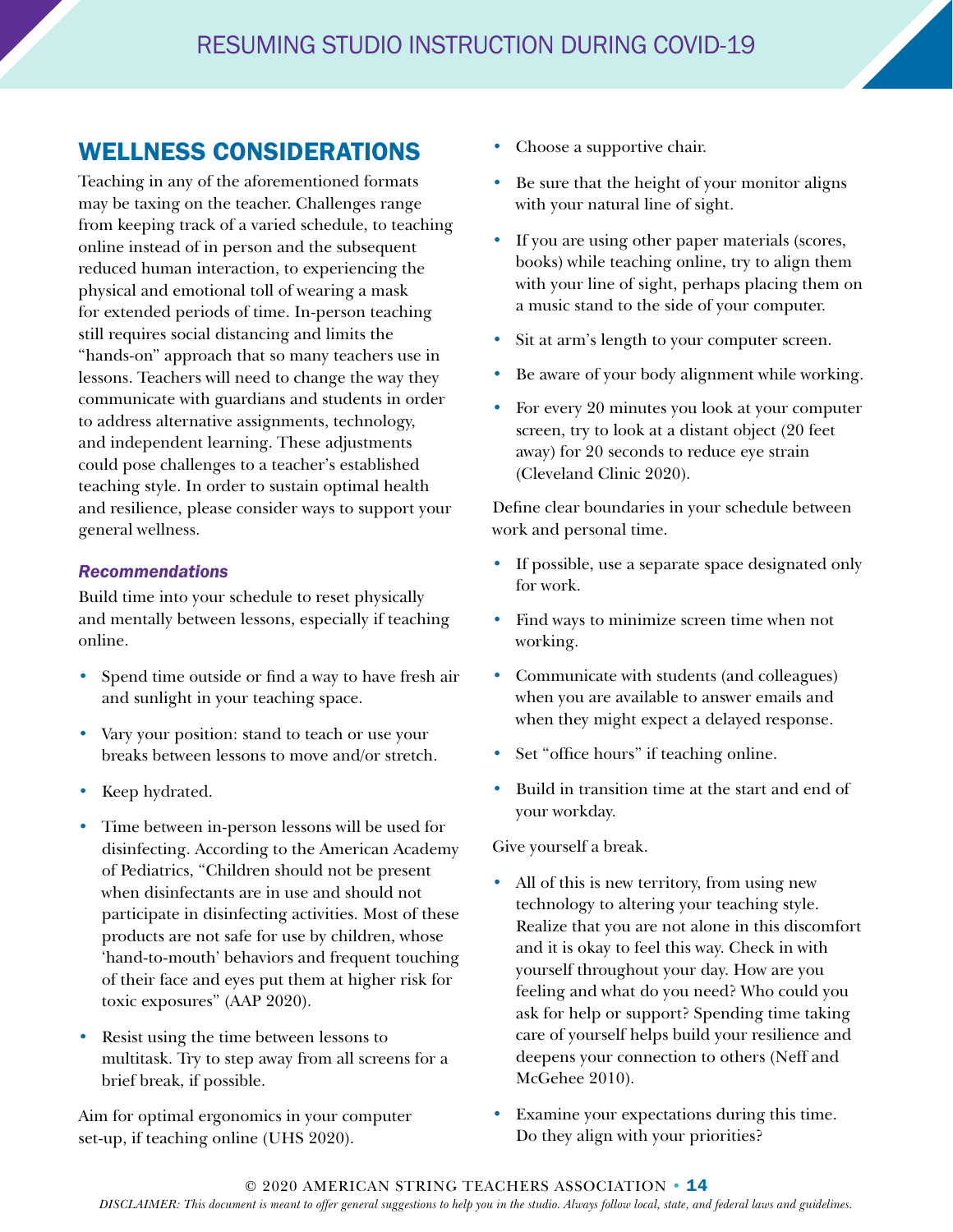- <span id="page-14-0"></span>Realize that everyone is operating under less-than-ideal circumstances.
- Investigate self-compassion exercises.

Mindfulness-based interventions have been shown to affect the psychological processes involved in selfregulation, attention, and executive function; taking care reduces stress among teachers and students (Diaz, Silveira, and Strand 2020).

- Consider incorporating a mindfulness-based practice into your daily routine.
	- 4-7-8 Breathing
	- Breath awareness exercise
	- Body scan
	- STOP or RAIN exercises
	- Metta meditation
- Encourage students to incorporate a basic breath awareness exercises into their practice routine (Winston 2020).
	- Breath awareness has been shown to affect the cognitive processes involved in the regulation of emotions (Guendelman, Medeiros, and Rampes 2017).
	- Use this practice at the start of lessons or as a pre-performance strategy.
- Model curiosity during instruction, encouraging students to notice and describe rather than judge.
- Ask your students how they are feeling. Listen, don't fix.
- If you notice a marked change in your student's behavior, speak up and reach out for help.

## STUDENT ENGAGEMENT

Provide opportunities for students to interact with others.

- Establish a buddy system for students.
	- Pair students to serve as small co-mentor groups, encouraging them to meet via video conferencing during the week to collaborate on a project or just to check in with each other.
- Find a local charity to support and create a studio video to post on social media to raise funds and/ or awareness for that cause.
- Set up a studio Facebook group, Instagram, or Twitter account.
	- Send out reminders, studio information, or fun challenges ("LIKE if you practiced today").
	- Share inspiring videos and interesting articles.
	- Be sure to notify guardians of your account and clarify its purpose, allowing families to choose whether or not to participate.
	- Follow guidelines pertaining to student privacy, obtaining media releases from guardians if using content including students on social media (TpT 2020).
- Start a studio practice challenge and encourage students to share weekly videos via the medium of your choice.

Emphasize teaching your students how to practice in order to build their sense of autonomy and competence, which will positively affect their motivation (Ryan and Deci 2000).

- Focus on one practice technique a week as a special topic.
- Consider giving online workshops about practicing so that the guardians can attend.
- Clarify goals and expectations with guardians/ students. Provide resources for guardians and communicate frequently to ensure that they feel supported in assisting their students.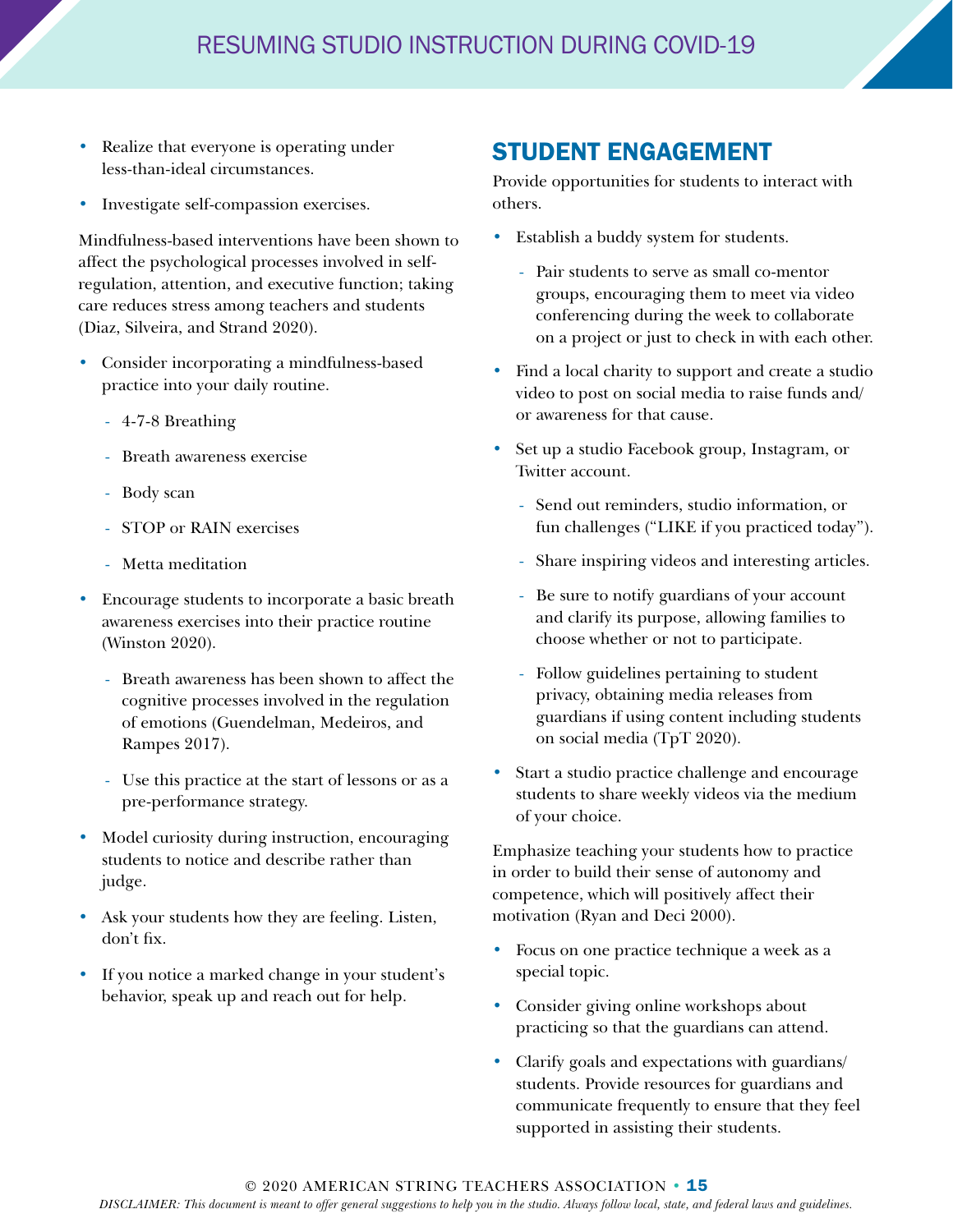## <span id="page-15-0"></span>REFERENCES

- AAP (American Academy of Pediatrics). 2020. "COVID-19 Planning Considerations: Guidance for School Re-entry." American Academy of Pediatrics. [https://services.](https://services.aap.org/en/pages/2019-novel-coronavirus-covid-19-infections/clinical-guidance/covid-19-planning-considerations-return-to-in-person-education-in-schools/) [aap.org/en/pages/2019-novel-coronavirus](https://services.aap.org/en/pages/2019-novel-coronavirus-covid-19-infections/clinical-guidance/covid-19-planning-considerations-return-to-in-person-education-in-schools/)[covid-19-infections/clinical-guidance/covid-](https://services.aap.org/en/pages/2019-novel-coronavirus-covid-19-infections/clinical-guidance/covid-19-planning-considerations-return-to-in-person-education-in-schools/)[19-planning-considerations-return-to-in](https://services.aap.org/en/pages/2019-novel-coronavirus-covid-19-infections/clinical-guidance/covid-19-planning-considerations-return-to-in-person-education-in-schools/)[person-education-in-schools/](https://services.aap.org/en/pages/2019-novel-coronavirus-covid-19-infections/clinical-guidance/covid-19-planning-considerations-return-to-in-person-education-in-schools/).
- Allen, Joseph. 2020. "How Healthy Buildings Can Help Us Fight Coronavirus." *Financial Times*, February 9. [https://www.ft.com/](https://www.ft.com/content/5083fd42-4812-11ea-aee2-9ddbdc86190d) [content/5083fd42-4812-11ea-aee2-](https://www.ft.com/content/5083fd42-4812-11ea-aee2-9ddbdc86190d) [9ddbdc86190d](https://www.ft.com/content/5083fd42-4812-11ea-aee2-9ddbdc86190d).
- Brefczynski-Lewis, J. A., A. Lutz, H. S. Schaefer, D. B. Levinson, and R. J. Davidson. 2007. "Neural Correlates of Attentional Expertise in Long-Term Meditation Practitioners." *Proceedings of the National Academy of Sciences* 104 (27): 11483–88. doi:10.1073/ pnas.0606552104.
- Bromage, Erin. 2020. "The Risks Know Them Avoid Them." Erin Bromage PhD. [https://](https://www.erinbromage.com/post/the-risks-know-them-avoid-them) [www.erinbromage.com/post/the-risks-know](https://www.erinbromage.com/post/the-risks-know-them-avoid-them)[them-avoid-them.](https://www.erinbromage.com/post/the-risks-know-them-avoid-them)
- BSQ (Bayberry String Quartet). 2020. "Virtual Rehearsing." Bayberry String Quartet, April 16. [https://bayberrystringquartet.](https://bayberrystringquartet.com/2020/03/13/virtual-rehearsing/) [com/2020/03/13/virtual-rehearsing/.](https://bayberrystringquartet.com/2020/03/13/virtual-rehearsing/)
- CDC (Center for Disease Control and Prevention). 2020. "Cleaning and Disinfecting Your Facility." Center for Disease Control and Prevention, April 14. [https://www.cdc.](https://www.cdc.gov/coronavirus/2019-ncov/community/disinfecting-building-facility.html) [gov/coronavirus/2019-ncov/community/](https://www.cdc.gov/coronavirus/2019-ncov/community/disinfecting-building-facility.html) [disinfecting-building-facility.html.](https://www.cdc.gov/coronavirus/2019-ncov/community/disinfecting-building-facility.html)
- Cheng, G. 2020. "COVID-19 and Piano Care." *Piano Technicians Guild*. [https://www.ptg.org/](https://www.ptg.org/covid-19) [covid-19](https://www.ptg.org/covid-19).
- Cleveland Clinic. 2020. "Do Blue Light Blocking Glasses Actually Work?" Health Essentials from Cleveland Clinic. [https://health.](https://health.clevelandclinic.org/do-blue-light-blocking-glasses-actually-work/) [clevelandclinic.org/do-blue-light-blocking](https://health.clevelandclinic.org/do-blue-light-blocking-glasses-actually-work/)[glasses-actually-work/.](https://health.clevelandclinic.org/do-blue-light-blocking-glasses-actually-work/)
- Diaz, Frank M., Jason M. Silveira, and Katherine Strand. 2020. "A Neurophenomenological Investigation of Mindfulness among Collegiate Musicians." *Journal of Research in Music Education*. [https://journals.sagepub.](https://journals.sagepub.com/doi/abs/10.1177/0022429420921184) [com/doi/abs/10.1177/0022429420921184](https://journals.sagepub.com/doi/abs/10.1177/0022429420921184).
- Diehl, William C. 2016. "Online Instructor and Teaching Competencies: Literature Review for Quality Matters." Quality Matters. [https://](https://www.qualitymatters.org/sites/default/files/research-docs-pdfs/QM-Online-Instructor-Teaching-Competencies-2016.pdf) [www.qualitymatters.org/sites/default/files/](https://www.qualitymatters.org/sites/default/files/research-docs-pdfs/QM-Online-Instructor-Teaching-Competencies-2016.pdf) [research-docs-pdfs/QM-Online-Instructor-](https://www.qualitymatters.org/sites/default/files/research-docs-pdfs/QM-Online-Instructor-Teaching-Competencies-2016.pdf)[Teaching-Competencies-2016.pdf.](https://www.qualitymatters.org/sites/default/files/research-docs-pdfs/QM-Online-Instructor-Teaching-Competencies-2016.pdf)
- EPA (Environmental Protection Agency). 2020. "List N: Disinfectants for Use Against SARS-CoV-2 (COVID-19)." Environmental Protection Agency, June 17. [https://www.epa.gov/](https://www.epa.gov/pesticide-registration/list-n-disinfectants-use-against-sars-cov-2-covid-19) [pesticide-registration/list-n-disinfectants-use](https://www.epa.gov/pesticide-registration/list-n-disinfectants-use-against-sars-cov-2-covid-19)[against-sars-cov-2-covid-19](https://www.epa.gov/pesticide-registration/list-n-disinfectants-use-against-sars-cov-2-covid-19).
- Feng, Yu, Thierry Marchal, Ted Sperry, and Hang Yi. 2020. "Influence of Wind and Relative Humidity on the Social Distancing Effectiveness to Prevent COVID-19 Airborne Transmission: A Numerical Study." *Journal of Aerosol Science* 147: 105585. [https://doi.](https://doi.org/10.1016/j.jaerosci.2020.105585) [org/10.1016/j.jaerosci.2020.105585.](https://doi.org/10.1016/j.jaerosci.2020.105585)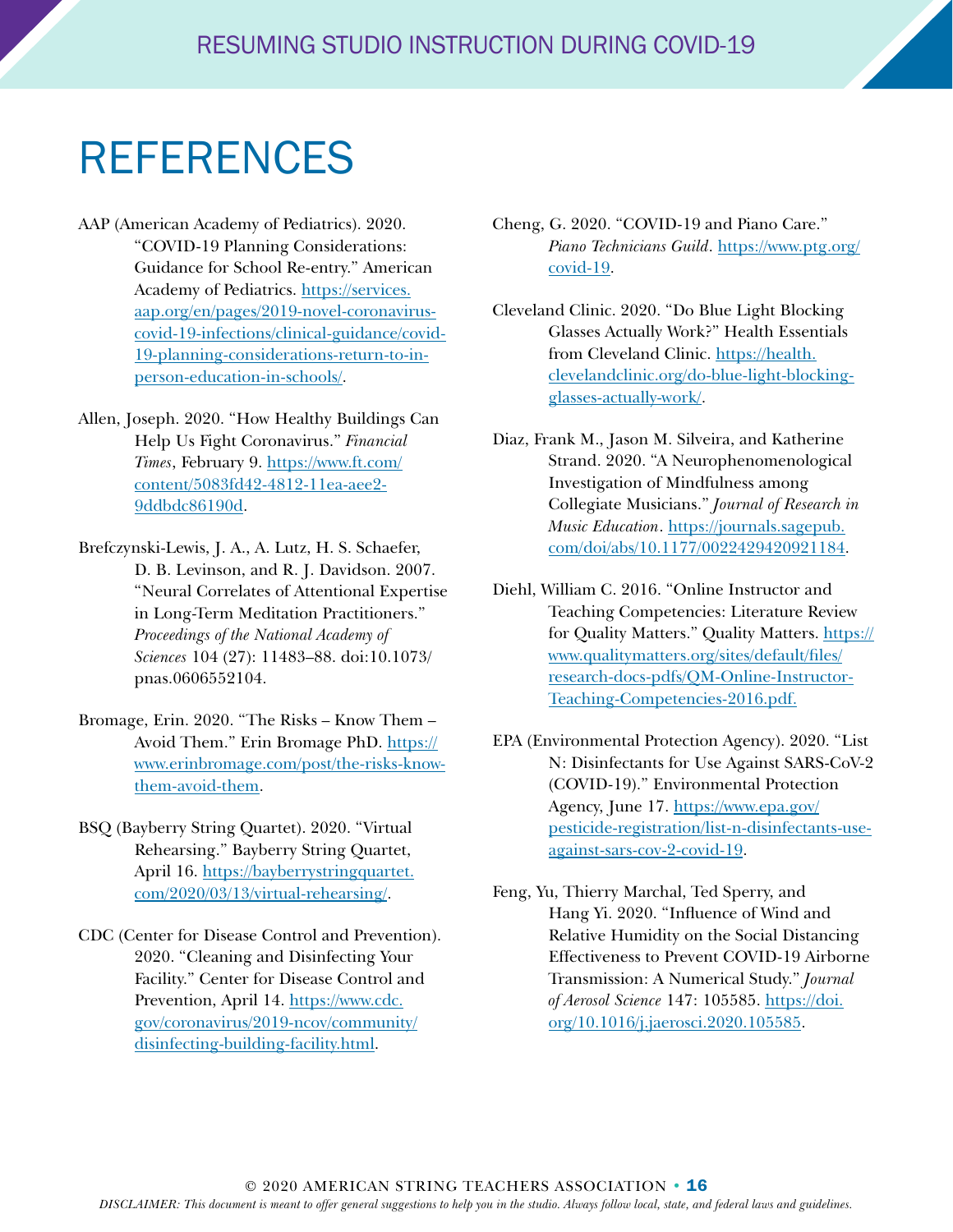- FTC (Federal Trade Commission). 2020. "Children's Online Privacy Protection Rule ('COPPA')." Federal Trade Commission, March 6. [https://](https://www.ftc.gov/enforcement/rules/rulemaking-regulatory-reform-proceedings/childrens-online-privacy-protection-rule) [www.ftc.gov/enforcement/rules/rulemaking](https://www.ftc.gov/enforcement/rules/rulemaking-regulatory-reform-proceedings/childrens-online-privacy-protection-rule)[regulatory-reform-proceedings/childrens](https://www.ftc.gov/enforcement/rules/rulemaking-regulatory-reform-proceedings/childrens-online-privacy-protection-rule)[online-privacy-protection-rule.](https://www.ftc.gov/enforcement/rules/rulemaking-regulatory-reform-proceedings/childrens-online-privacy-protection-rule)
- Gilligan, T. S. 2020. "Legal FAQs for Reopening Music Studios." Music Teachers National Association. [https://www.mtna.org/MTNA/](https://www.mtna.org/MTNA/Explore_MTNA/Reopen_FAQs.aspx) [Explore\\_MTNA/Reopen\\_FAQs.aspx.](https://www.mtna.org/MTNA/Explore_MTNA/Reopen_FAQs.aspx)
- Guendelman, Simón, Sebastián Medeiros, and Hagen Rampes. 2017. "Mindfulness and Emotion Regulation: Insights from Neurobiological, Psychological, and Clinical Studies." *Frontiers in Psychology* 8. [https://doi.](https://doi.org/10.3389/fpsyg.2017.00220) [org/10.3389/fpsyg.2017.00220](https://doi.org/10.3389/fpsyg.2017.00220).
- Guo, Zhen-Dong, Zhong-Yi Wang, Shou-Feng Zhang, Xiao Li, Lin Li, Chao Li, Yan Cui, et al. 2020. "Aerosol and Surface Distribution of Severe Acute Respiratory Syndrome Coronavirus 2 in Hospital Wards, Wuhan, China, 2020." *Emerging Infectious Diseases* 26 (7): 1583–91. doi:10.3201/eid2607.200885.
- Hanover Research. 2014. "Strategies for Virtual Learning Implementation." Hanover Research, October. [https://www.](https://www.hanoverresearch.com/media/Strategies-for-Virtual-Learning-Implementation.pdf) [hanoverresearch.com/media/Strategies-for-](https://www.hanoverresearch.com/media/Strategies-for-Virtual-Learning-Implementation.pdf)[Virtual-Learning-Implementation.pdf.](https://www.hanoverresearch.com/media/Strategies-for-Virtual-Learning-Implementation.pdf)
- Heidbreder, Eric. 2020. "The Best Services and Settings for Remote Music Lessons (with Step-by-Step Instructions)." Eric Heidreder*,* May 4. [https://www.ericheidbreder.com/post/](https://www.ericheidbreder.com/post/the-best-services-and-settings-for-remote-music-lessons-with-step-by-step-instructions) [the-best-services-and-settings-for-remote](https://www.ericheidbreder.com/post/the-best-services-and-settings-for-remote-music-lessons-with-step-by-step-instructions)[music-lessons-with-step-by-step-instructions.](https://www.ericheidbreder.com/post/the-best-services-and-settings-for-remote-music-lessons-with-step-by-step-instructions)
- Hochschule für Musik-Freiburg. 2020. "Questions and Answers about Studying." Hochschule für Musik-Freiburg. [https://www.mh-freiburg.](https://www.mh-freiburg.de/en/university/covid-19-corona/questions-and-answers-about-studying/) [de/en/university/covid-19-corona/questions](https://www.mh-freiburg.de/en/university/covid-19-corona/questions-and-answers-about-studying/)[and-answers-about-studying/.](https://www.mh-freiburg.de/en/university/covid-19-corona/questions-and-answers-about-studying/)
- ISM (Incorporated Society of Musicians). 2020. "Safeguarding for Music Teachers Giving Lessons Remotely." ISM, April 23. [https://](https://www.ism.org/advice/safeguarding-for-remote-lessons) [www.ism.org/advice/safeguarding-for-remote](https://www.ism.org/advice/safeguarding-for-remote-lessons)[lessons.](https://www.ism.org/advice/safeguarding-for-remote-lessons)
- Lutz, Antoine, Heleen A. Slagter, John D. Dunne, and Richard J. Davidson. 2008. "Attention Regulation and Monitoring in Meditation." *Trends in Cognitive Sciences* 12 (4): 163–69. [https://doi.org/10.1016/j.tics.2008.01.005.](Allen, Joseph. 2020. “How Healthy Buildings Can Help Us Fight Coronavirus.” Financial Times, February 9. https://www.ft.com/content/5083fd42-4812-11ea-aee2-9ddbdc86190d.
Brefczynski-Lewis, J. A., A. Lutz, H. S. Schaefer, D. B. Levinson, and R. J. Davidson. 2007. “Neural Correlates of Attentional Expertise in Long-Term Meditation Practitioners.” Proceedings of the National Academy of Sciences 104 (27): 11483–88. doi:10.1073/pnas.0606552104.
Bromage, Erin. 2020. “The Risks – Know Them – Avoid Them.” Erin Bromage PhD. https://www.erinbromage.com/post/the-risks-know-them-avoid-them.
BSQ (Bayberry String Quartet). 2020. “Virtual Rehearsing.” Bayberry String Quartet, April 16. https://bayberrystringquartet.com/2020/03/13/virtual-rehearsing/.
CDC (Center for Disease Control and Prevention). 2020. “Cleaning and Disinfecting Your Facility.” Center for Disease Control and Prevention, April 14. https://www.cdc.gov/coronavirus/2019-ncov/community/disinfecting-building-facility.html.
Cheng, G. 2020. “COVID-19 and Piano Care.” Piano Technicians Guild. https://www.ptg.org/covid-19.
Cleveland Clinic. 2020. “Do Blue Light Blocking Glasses Actually Work?” Health Essentials from Cleveland Clinic. https://health.clevelandclinic.org/do-blue-light-blocking-glasses-actually-work/.
Diaz, Frank M., Jason M. Silveira, and Katherine Strand. 2020. “A Neurophenomenological Investigation of Mindfulness among Collegiate Musicians.” Journal of Research in Music Education. https://journals.sagepub.com/doi/abs/10.1177/0022429420921184.
Diehl, William C. 2016. “Online Instructor and Teaching Competencies: Literature Review for Quality Matters.” Quality Matters. https://www.qualitymatters.org/sites/default/files/research-docs-pdfs/QM-Online-Instructor-Teaching-Competencies-2016.pdf.
EPA (Environmental Protection Agency). 2020. “List N: Disinfectants for Use Against SARS-CoV-2 (COVID-19).” Environmental Protection Agency, June 17. https://www.epa.gov/pesticide-registration/list-n-disinfectants-use-against-sars-cov-2-covid-19.
Feng, Yu, Thierry Marchal, Ted Sperry, and Hang Yi. 2020. “Influence of Wind and Relative Humidity on the Social Distancing Effectiveness to Prevent COVID-19 Airborne Transmission: A Numerical Study.” Journal of Aerosol Science 147: 105585. https://doi.org/10.1016/j.jaerosci.2020.105585.
FTC (Federal Trade Commission). 2020. “Children’s Online Privacy Protection Rule (‘COPPA’).” Federal Trade Commission, March 6. https://www.ftc.gov/enforcement/rules/rulemaking-regulatory-reform-proceedings/childrens-online-privacy-protection-rule.
Gilligan, T. S. 2020. “Legal FAQs for Reopening Music Studios.” Music Teachers National Association. https://www.mtna.org/MTNA/Explore_MTNA/Reopen_FAQs.aspx.
Guendelman, Simón, Sebastián Medeiros, and Hagen Rampes. 2017. “Mindfulness and Emotion Regulation: Insights from Neurobiological, Psychological, and Clinical Studies.” Frontiers in Psychology 8. https://doi.org/10.3389/fpsyg.2017.00220.
Guo, Zhen-Dong, Zhong-Yi Wang, Shou-Feng Zhang, Xiao Li, Lin Li, Chao Li, Yan Cui, et al. 2020. “Aerosol and Surface Distribution of Severe Acute Respiratory Syndrome Coronavirus 2 in Hospital Wards, Wuhan, China, 2020.” Emerging Infectious Diseases 26 (7): 1583–91. doi:10.3201/eid2607.200885.
Hanover Research. 2014. “Strategies for Virtual Learning Implementation.” Hanover Research, October. https://www.hanoverresearch.com/media/Strategies-for-Virtual-Learning-Implementation.pdf.
Heidbreder, Eric. 2020. “The Best Services and Settings for Remote Music Lessons (with Step-by-Step Instructions).” Eric Heidreder, May 4. https://www.ericheidbreder.com/post/the-best-services-and-settings-for-remote-music-lessons-with-step-by-step-instructions.
Hochschule für Musik-Freiburg. 2020. “Questions and Answers about Studying.“ Hochschule für Musik-Freiburg. https://www.mh-freiburg.de/en/university/covid-19-corona/questions-and-answers-about-studying/.
ISM (Incorporated Society of Musicians). 2020. “Safeguarding for Music Teachers Giving Lessons Remotely.” ISM, April 23. https://www.ism.org/advice/safeguarding-for-remote-lessons.
Lutz, Antoine, Heleen A. Slagter, John D. Dunne, and Richard J. Davidson. 2008. “Attention Regulation and Monitoring in Meditation.” Trends in Cognitive Sciences 12 (4): 163–69. https://doi.org/10.1016/j.tics.2008.01.005.
Milton, D. 2020. “Transmission Perspective on COVID-19 and the Future of Singing.” Chorus America. https://www.chorusamerica.org/sites/default/files/Dr.%20Milton_COVID-19_Singing.pdf.
NEA (National Endowment for the Arts). 2003. “Guide to Teaching Online Courses.” National Endowment for the Arts. http://www.nea.org/assets/docs/onlineteachguide.pdf.
Neff, Kristin D., and Pittman McGehee. 2010. “Self-Compassion and Psychological Resilience among Adolescents and Young Adults.” Self and Identity 9 (3): 225–40. https://doi.org/10.1080/15298860902979307.
NAfME (National Association for Music Education). 2020. “COVID-19 Instrument Cleaning Guidelines.” NAfME, April 30. https://nafme.org/covid-19-instrument-cleaning-guidelines/.
Patel, Neel V. 2020. “Loud Talking Could Leave Coronavirus in the Air for up to 14 Minutes.” MIT Technology Review, May 13. https://www.technologyreview.com/2020/05/13/1001696/loud-talking-could-leave-coronavirus-in-the-air-for-up-to-14-minutes/.
Ryan, Richard M., and Edward L. Deci. 2000. “Self-Determination Theory and the Facilitation of Intrinsic Motivation, Social Development, and Well-Being.” American Psychologist 55 (1): 68–78. https://doi.org/10.1037/0003-066x.55.1.68.
Schöne, Benjamin, Thomas Gruber, Sebastian Graetz, Martin Bernhof, and Peter Malinowski. 2018. “Mindful Breath Awareness Meditation Facilitates Efficiency Gains in Brain Networks: A Steady-State Visually Evoked Potentials Study.” Scientific Reports 8 (1). https://doi.org/10.1038/s41598-018-32046-5.
Shapiro, Shauna L., Linda E. Carlson, John A. Astin, and Benedict Freedman. 2006. “Mechanisms of Mindfulness.” Journal of Clinical Psychology 62 (3): 373–86. https://doi.org/10.1002/jclp.20237.
Shaw, Keith. 2020. “Do’s and Don’ts of Videoconferencing Security.” Computerworld, April 7. https://www.computerworld.com/article/3535924/do-s-and-don-ts-of-videoconferencing-security.html.
Sklar, J. 2020. “‘Zoom Fatigue’ Is Taxing the Brain. Here’s Why That Happens.” National Geographic, April 24. https://www.nationalgeographic.com/science/2020/04/coronavirus-zoom-fatigue-is-taxing-the-brain-here-is-why-that-happens/.
Student Privacy Policy Office. (2020). “FERPA & Coronavirus Disease 2019 (COVID-19) Frequently Asked Questions (FAQs).” US Department of Education, March. https://studentprivacy.ed.gov/sites/default/files/resource_document/file/FERPA%20and%20Coronavirus%20Frequently%20Asked%20Questions.pdf.
Texas A & M University. 2020. “Face Masks Critical in Preventing Spread of COVID-19.” ScienceDaily, June 12. http://www.sciencedaily.com/releases/2020/06/200612172200.htm.
TpT (Teachers Pay Teachers). 2020. “Social Media Release Form Worksheets and Teaching Resources.” Teachers Pay Teachers. https://www.teacherspayteachers.com/Browse/Search:social%20media%20release%20form.
UHS (University Health Service). 2020. “Computer Ergonomics: How to Protect Yourself from Strain and Pain.” University of Michigan University Health Service. https://www.uhs.umich.edu/computerergonomics.
US Department of Education. 2014. “Protecting Student Privacy While Using Online Educational Services: Requirements and Best Practices” US Department of Education, February. https://studentprivacy.ed.gov/resources/protecting-student-privacy-while-using-online-educational-services-requirements-and-best.
Winston, Diana. 2020. “Mindful Breathing.” Greater Good in Action: Science-based Practices for a Meaningful Life. https://ggia.berkeley.edu/practice/mindful_breathing.
Zabanal, John-Rine A. 2020. “A Sequential Approach to Teaching Tuning Independence.” American String Teacher 70 (1): 31–6. https://doi.org/10.1177/0003131319889952.
)
- Milton, D. 2020. "Transmission Perspective on COVID-19 and the Future of Singing." Chorus America. [https://www.chorusamerica.](https://www.chorusamerica.org/sites/default/files/Dr.%20Milton_COVID-19_Singing.pdf) [org/sites/default/files/Dr.%20Milton\\_](https://www.chorusamerica.org/sites/default/files/Dr.%20Milton_COVID-19_Singing.pdf) [COVID-19\\_Singing.pdf](https://www.chorusamerica.org/sites/default/files/Dr.%20Milton_COVID-19_Singing.pdf).
- NEA (National Endowment for the Arts). 2003. "Guide to Teaching Online Courses." National Endowment for the Arts. [http://](http://www.nea.org/assets/docs/onlineteachguide.pdf) [www.nea.org/assets/docs/onlineteachguide.](http://www.nea.org/assets/docs/onlineteachguide.pdf) [pdf](http://www.nea.org/assets/docs/onlineteachguide.pdf).
- Neff, Kristin D., and Pittman McGehee. 2010. "Self-Compassion and Psychological Resilience among Adolescents and Young Adults." *Self and Identity* 9 (3): 225–40. [https://doi.](https://doi.org/10.1080/15298860902979307) [org/10.1080/15298860902979307](https://doi.org/10.1080/15298860902979307).
- NAfME (National Association for Music Education). 2020. "COVID-19 Instrument Cleaning Guidelines." NAfME, April 30. [https://](https://nafme.org/covid-19-instrument-cleaning-guidelines/) [nafme.org/covid-19-instrument-cleaning](https://nafme.org/covid-19-instrument-cleaning-guidelines/)[guidelines/](https://nafme.org/covid-19-instrument-cleaning-guidelines/).
- Patel, Neel V. 2020. "Loud Talking Could Leave Coronavirus in the Air for up to 14 Minutes*." MIT Technology Review*, May 13. [https://www.](https://www.technologyreview.com/2020/05/13/1001696/loud-talking-could-leave-coronavirus-in-the-air-for-up-to-14-minutes/) [technologyreview.com/2020/05/13/1001696/](https://www.technologyreview.com/2020/05/13/1001696/loud-talking-could-leave-coronavirus-in-the-air-for-up-to-14-minutes/) [loud-talking-could-leave-coronavirus-in-the](https://www.technologyreview.com/2020/05/13/1001696/loud-talking-could-leave-coronavirus-in-the-air-for-up-to-14-minutes/)[air-for-up-to-14-minutes/.](https://www.technologyreview.com/2020/05/13/1001696/loud-talking-could-leave-coronavirus-in-the-air-for-up-to-14-minutes/)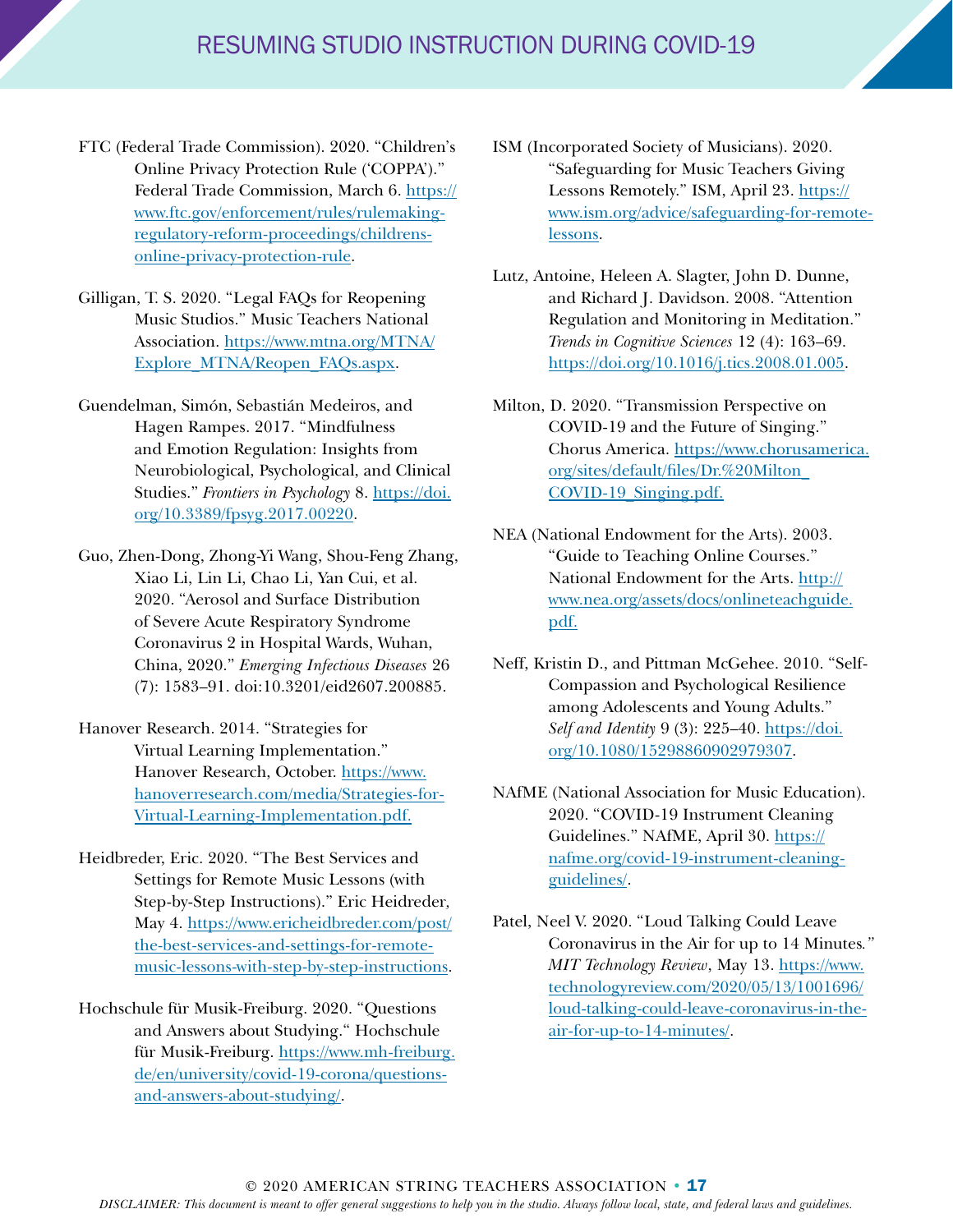- Ryan, Richard M., and Edward L. Deci. 2000. "Self-Determination Theory and the Facilitation of Intrinsic Motivation, Social Development, and Well-Being." *American Psychologist* 55 (1): 68–78. [https://doi.org/10.1037/0003-](https://doi.org/10.1037/0003-066x.55.1.68) [066x.55.1.68.](https://doi.org/10.1037/0003-066x.55.1.68)
- Schöne, Benjamin, Thomas Gruber, Sebastian Graetz, Martin Bernhof, and Peter Malinowski. 2018. "Mindful Breath Awareness Meditation Facilitates Efficiency Gains in Brain Networks: A Steady-State Visually Evoked Potentials Study." *Scientific Reports* 8 (1). [https://doi.org/10.1038/s41598-](https://doi.org/10.1038/s41598-018-32046-5) [018-32046-5](https://doi.org/10.1038/s41598-018-32046-5).
- Shapiro, Shauna L., Linda E. Carlson, John A. Astin, and Benedict Freedman. 2006. "Mechanisms of Mindfulness." *Journal of Clinical Psychology* 62 (3): 373–86. [https://doi.org/10.1002/](https://doi.org/10.1002/jclp.20237) [jclp.20237.](https://doi.org/10.1002/jclp.20237)
- Shaw, Keith. 2020. "Do's and Don'ts of Videoconferencing Security." *Computerworld*, April 7. [https://www.computerworld.](https://www.computerworld.com/article/3535924/do-s-and-don-ts-of-videoconferencing-security.html) [com/article/3535924/do-s-and-don-ts-of](https://www.computerworld.com/article/3535924/do-s-and-don-ts-of-videoconferencing-security.html)[videoconferencing-security.html](https://www.computerworld.com/article/3535924/do-s-and-don-ts-of-videoconferencing-security.html).
- Sklar, J. 2020. "'Zoom Fatigue' Is Taxing the Brain. Here's Why That Happens." *National Geographic,* April 24. [https://www.](https://www.nationalgeographic.com/science/2020/04/coronavirus-zoom-fatigue-is-taxing-the-brain-here-is-why-that-happens/) [nationalgeographic.com/science/2020/04/](https://www.nationalgeographic.com/science/2020/04/coronavirus-zoom-fatigue-is-taxing-the-brain-here-is-why-that-happens/) [coronavirus-zoom-fatigue-is-taxing-the](https://www.nationalgeographic.com/science/2020/04/coronavirus-zoom-fatigue-is-taxing-the-brain-here-is-why-that-happens/)[brain-here-is-why-that-happens/](https://www.nationalgeographic.com/science/2020/04/coronavirus-zoom-fatigue-is-taxing-the-brain-here-is-why-that-happens/).
- Student Privacy Policy Office. (2020). "FERPA & Coronavirus Disease 2019 (COVID-19) Frequently Asked Questions (FAQs)." US Department of Education, March. [https://](https://studentprivacy.ed.gov/sites/default/files/resource_document/file/FERPA%20and%20Coronavirus%20Frequently%20Asked%20Questions.pdf) [studentprivacy.ed.gov/sites/default/files/](https://studentprivacy.ed.gov/sites/default/files/resource_document/file/FERPA%20and%20Coronavirus%20Frequently%20Asked%20Questions.pdf) [resource\\_document/file/FERPA%20and%20](https://studentprivacy.ed.gov/sites/default/files/resource_document/file/FERPA%20and%20Coronavirus%20Frequently%20Asked%20Questions.pdf) [Coronavirus%20Frequently%20Asked%20](https://studentprivacy.ed.gov/sites/default/files/resource_document/file/FERPA%20and%20Coronavirus%20Frequently%20Asked%20Questions.pdf) [Questions.pdf](https://studentprivacy.ed.gov/sites/default/files/resource_document/file/FERPA%20and%20Coronavirus%20Frequently%20Asked%20Questions.pdf).
- Texas A & M University. 2020. "Face Masks Critical in Preventing Spread of COVID-19." *ScienceDaily*, June 12. [http://www.sciencedaily.](http://www.sciencedaily.com/releases/2020/06/200612172200.htm) [com/releases/2020/06/200612172200.htm.](http://www.sciencedaily.com/releases/2020/06/200612172200.htm)
- TpT (Teachers Pay Teachers). 2020. "Social Media Release Form Worksheets and Teaching Resources." Teachers Pay Teachers. [https://](https://www.teacherspayteachers.com/Browse/Search:social%20media%20release%20form) [www.teacherspayteachers.com/Browse/](https://www.teacherspayteachers.com/Browse/Search:social%20media%20release%20form) [Search:social%20media%20release%20form](https://www.teacherspayteachers.com/Browse/Search:social%20media%20release%20form).
- UHS (University Health Service). 2020. "Computer Ergonomics: How to Protect Yourself from Strain and Pain." University of Michigan University Health Service. [https://www.uhs.](https://www.uhs.umich.edu/computerergonomics) [umich.edu/computerergonomics.](https://www.uhs.umich.edu/computerergonomics)
- US Department of Education. 2014. "Protecting Student Privacy While Using Online Educational Services: Requirements and Best Practices" US Department of Education, February. [https://studentprivacy.ed.gov/](https://studentprivacy.ed.gov/resources/protecting-student-privacy-while-using-online-educational-services-requirements-and-best) [resources/protecting-student-privacy](https://studentprivacy.ed.gov/resources/protecting-student-privacy-while-using-online-educational-services-requirements-and-best)[while-using-online-educational-services](https://studentprivacy.ed.gov/resources/protecting-student-privacy-while-using-online-educational-services-requirements-and-best)[requirements-and-best.](https://studentprivacy.ed.gov/resources/protecting-student-privacy-while-using-online-educational-services-requirements-and-best)
- Winston, Diana. 2020. "Mindful Breathing." Greater Good in Action: Science-based Practices for a Meaningful Life. [https://ggia.berkeley.edu/](https://ggia.berkeley.edu/practice/mindful_breathing) [practice/mindful\\_breathing](https://ggia.berkeley.edu/practice/mindful_breathing).
- Zabanal, John-Rine A. 2020. "A Sequential Approach to Teaching Tuning Independence." *American String Teacher* 70 (1): 31–6. [https://doi.org/10.1177/0003131319889952.](https://doi.org/10.1177/0003131319889952)